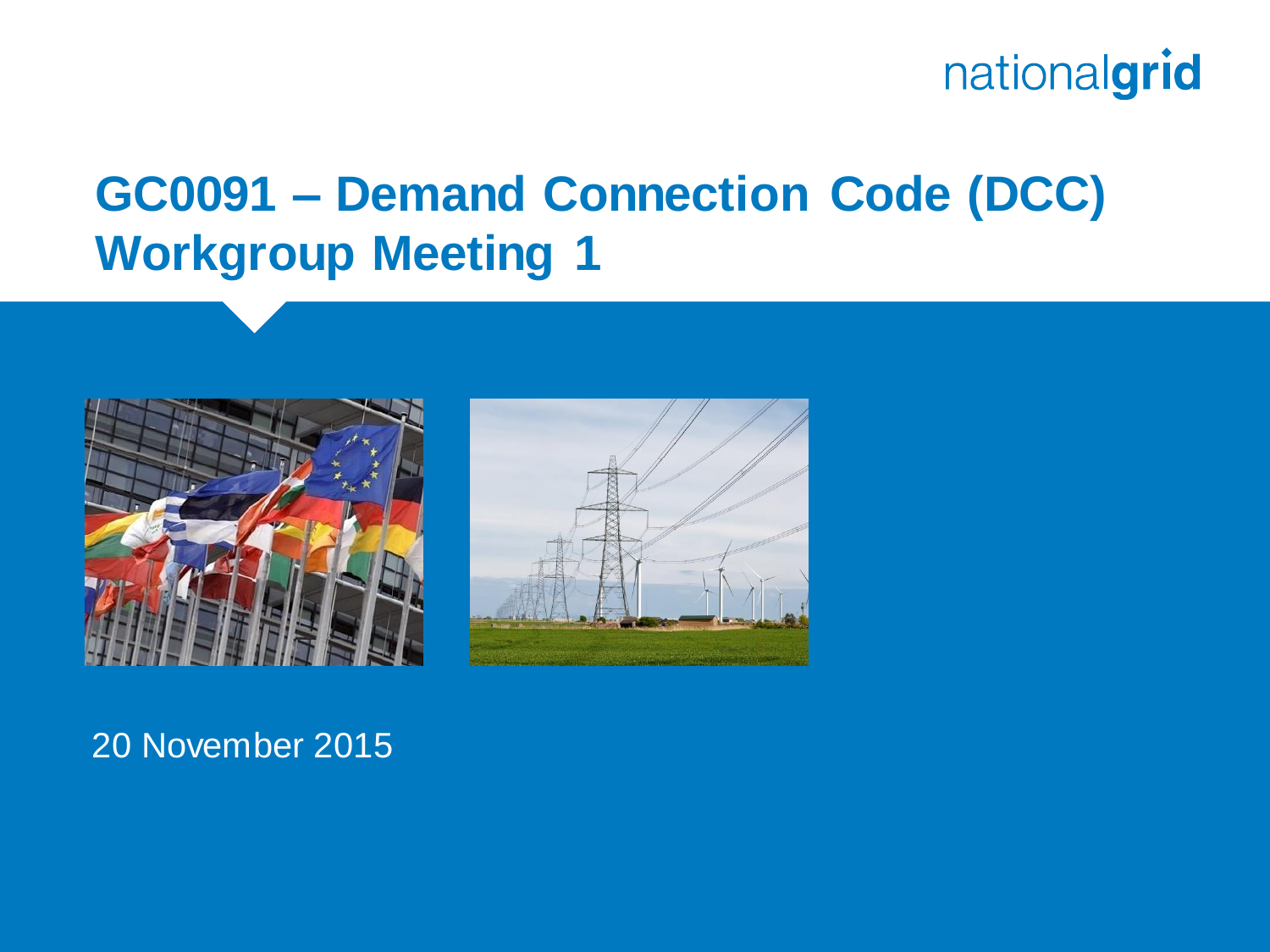### **Agenda**

- **European Network Code intro**
- **Lessons learnt from ENCs so far**
- **Application of DCC**
- **Project Plan**
- **Future meetings**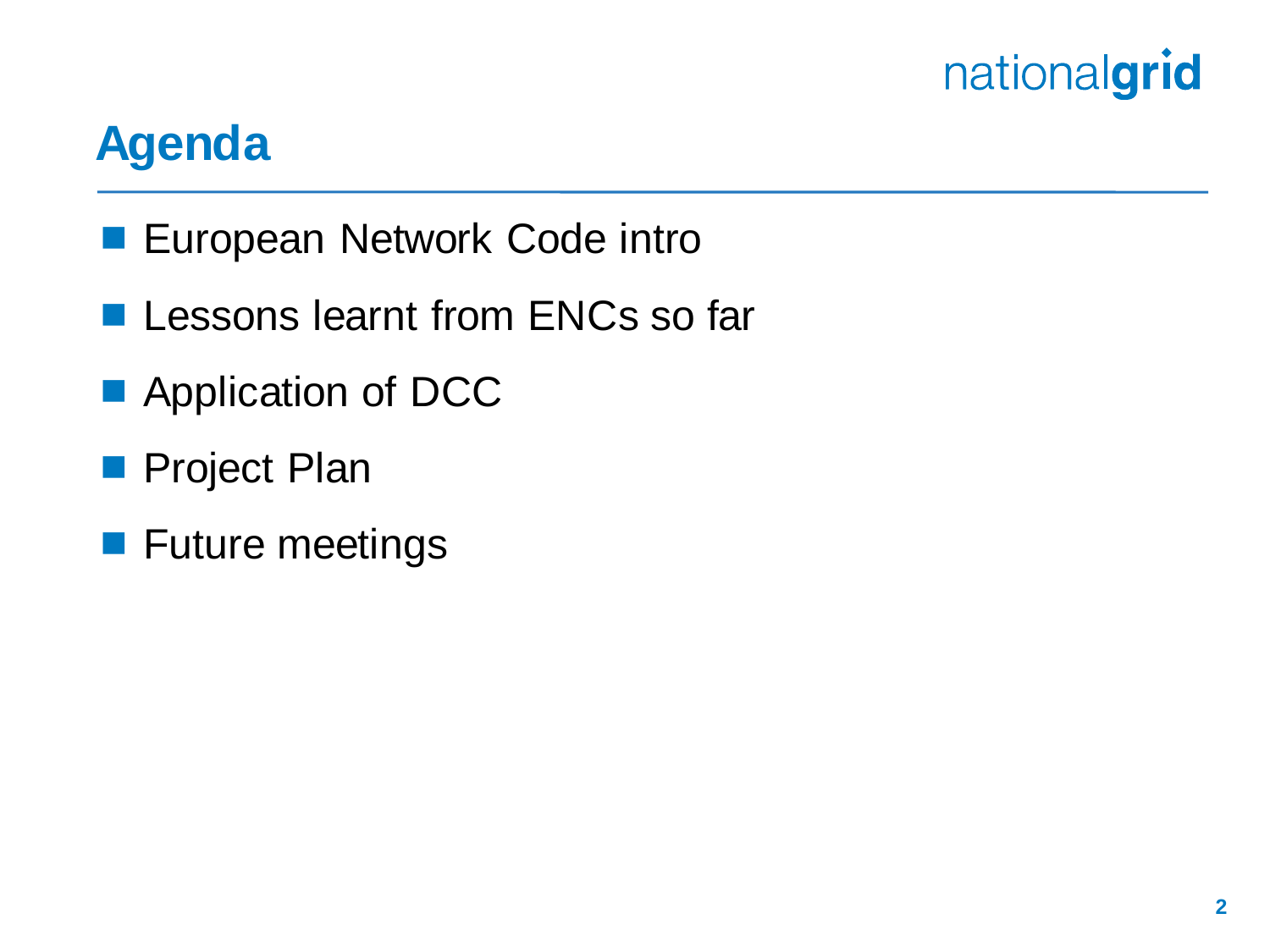

#### **European Network Code intro**



Franklin Rodrick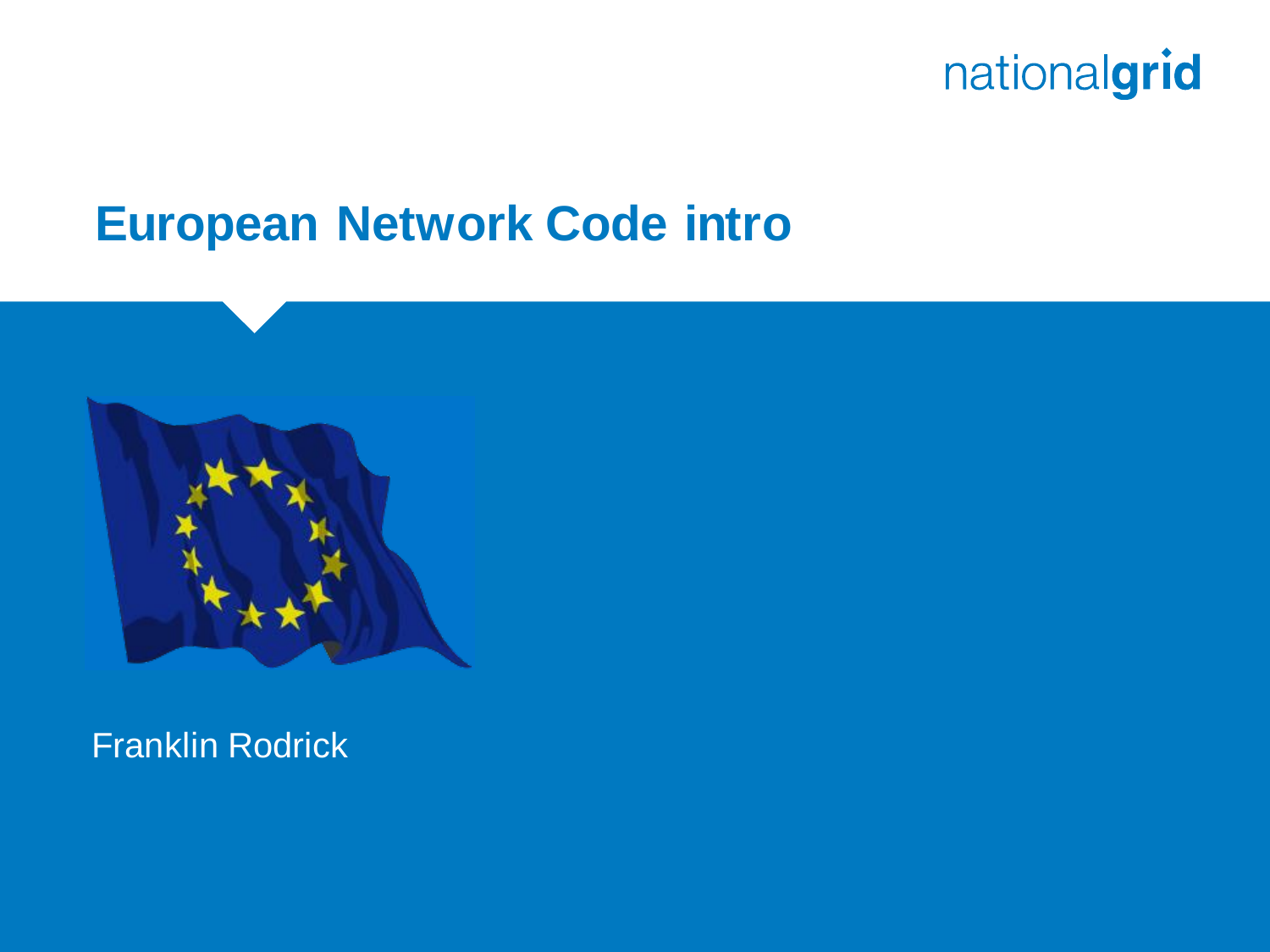## **The Third Energy Package**

- 3 regulations and 2 directives.
- Adopted July 2009, law since March 2011
	- $\blacksquare$  Key step forward in developing a (more) harmonised European energy market
	- Separation of ownership of monopoly energy transmission activities
	- Formation of European Transmission System bodies ENTSO-E
	- Formation of ACER Agency for Cooperation of Energy Regulators

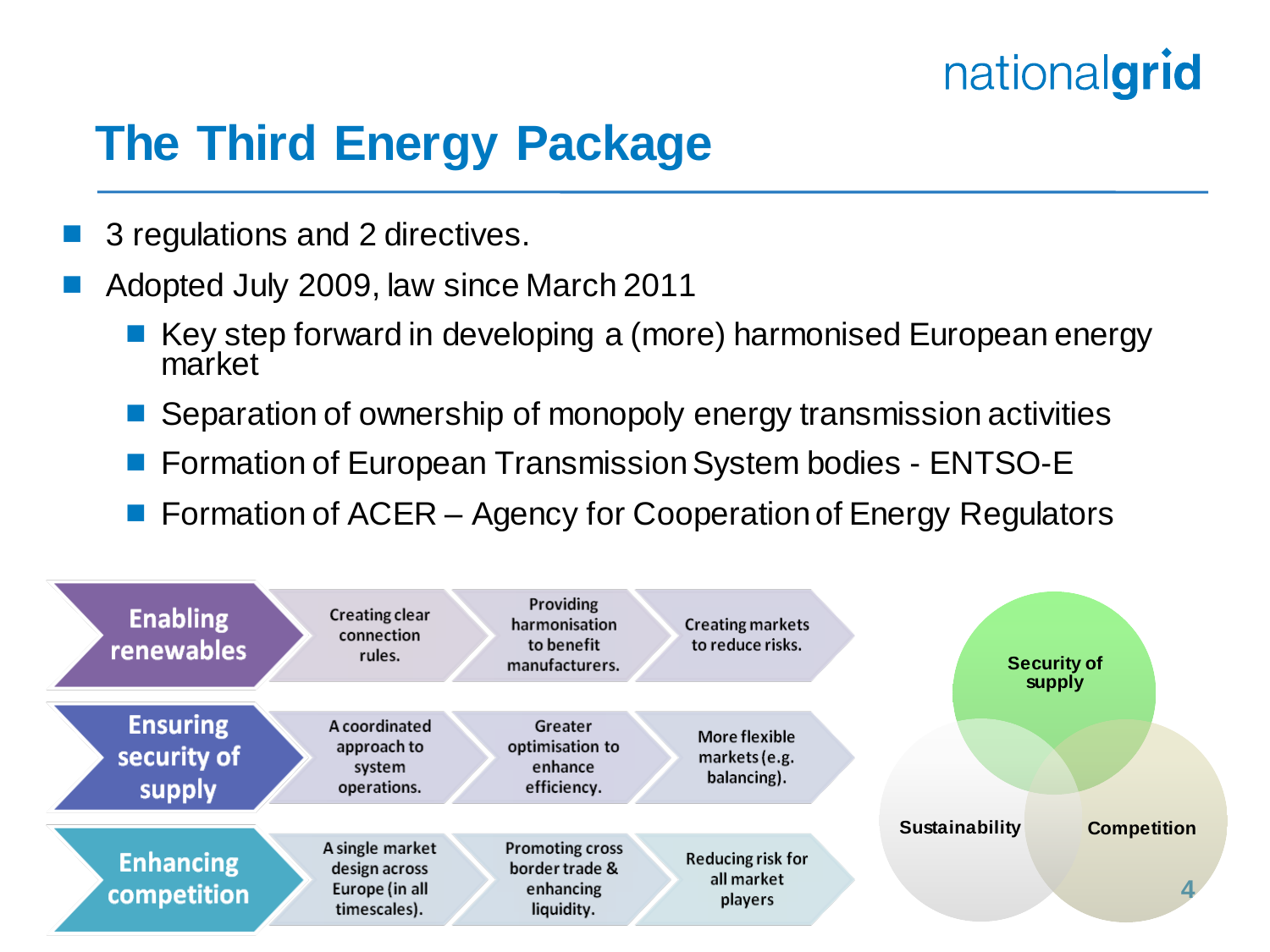## **Electricity Codes: The industry's rule book**

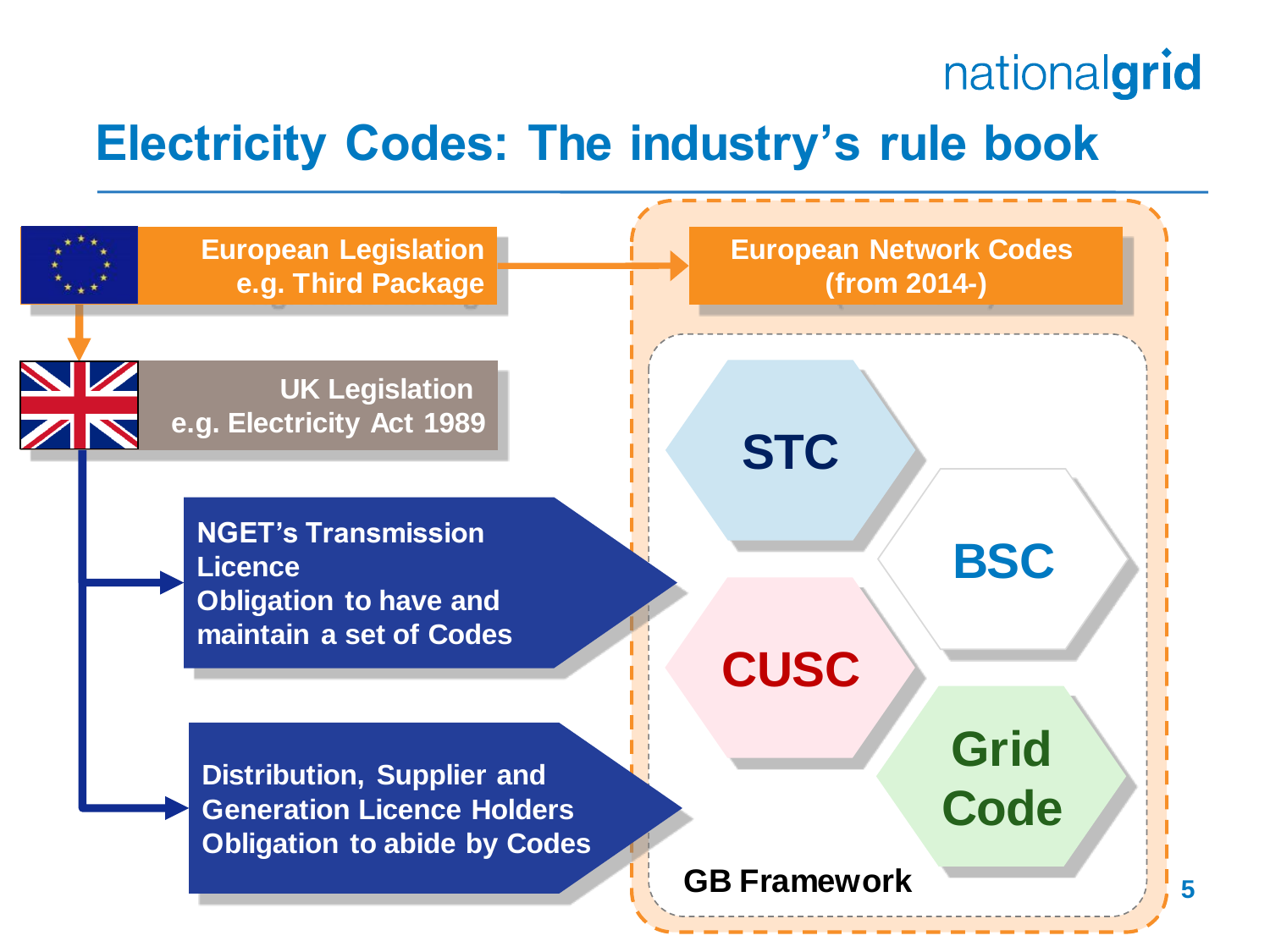### **The key players in ENC Development**



**Note: The following are also members of ENTSO-E For GB, SHET Plc, SPTL // For UK, SONI**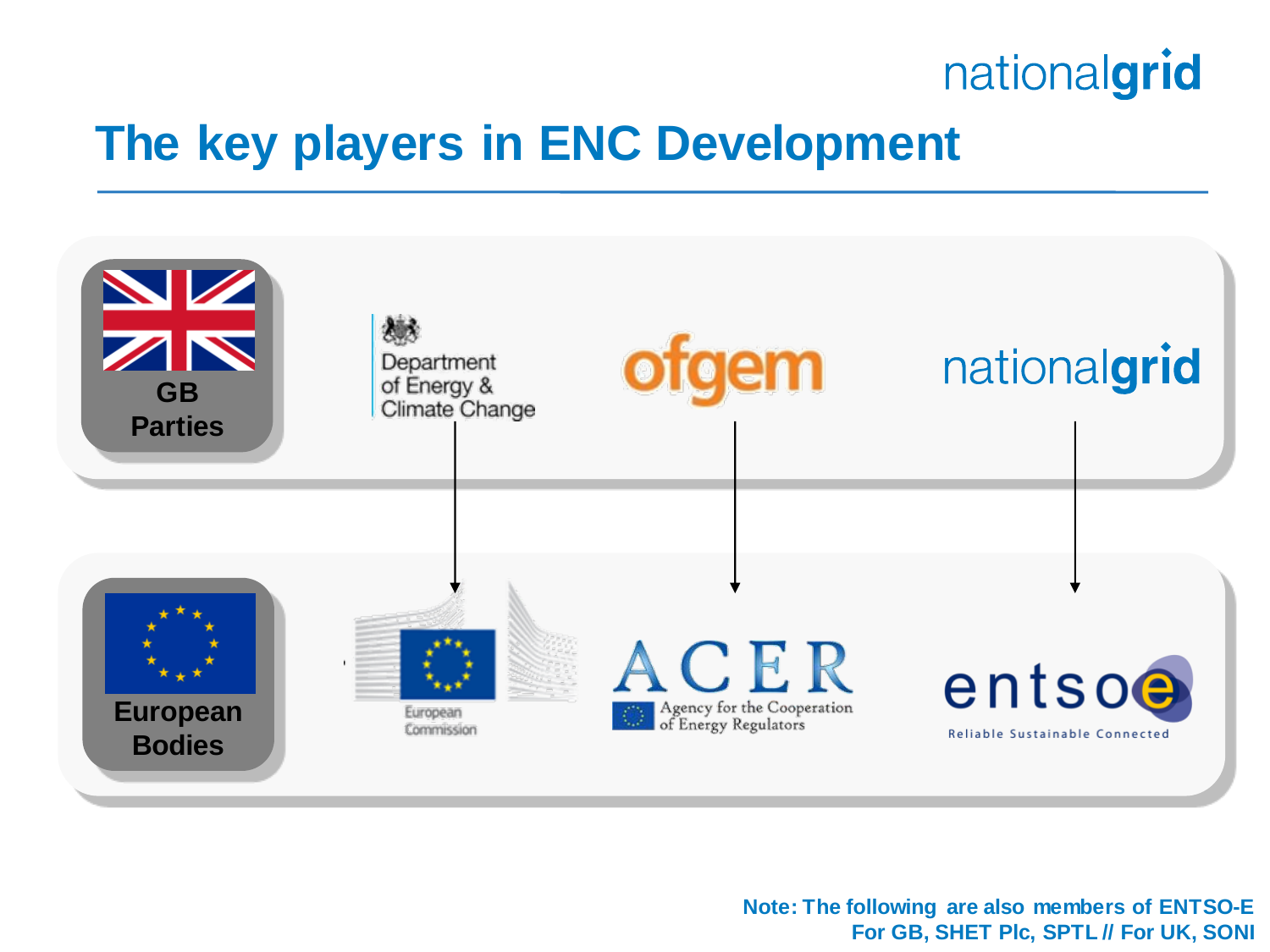#### **European Electricity Codes Development**



† Timescales for the stages of Comitology are not specified and under the Commission's control

†† Current indications from the Commission is that OS, OPS and LFCR will be merged in to one single guideline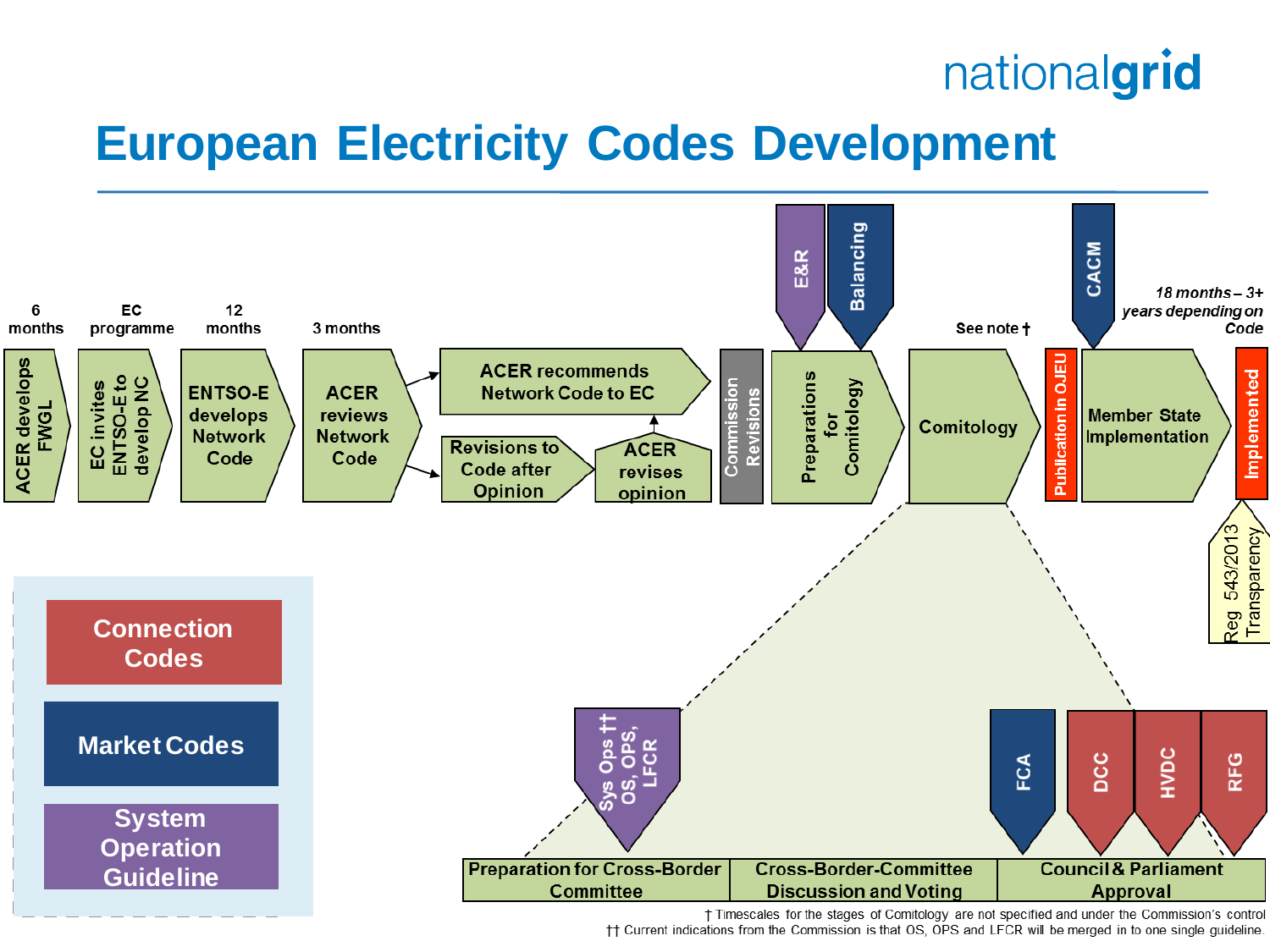

#### **Lessons Learnt on ENCs so far**

#### Franklin Rodrick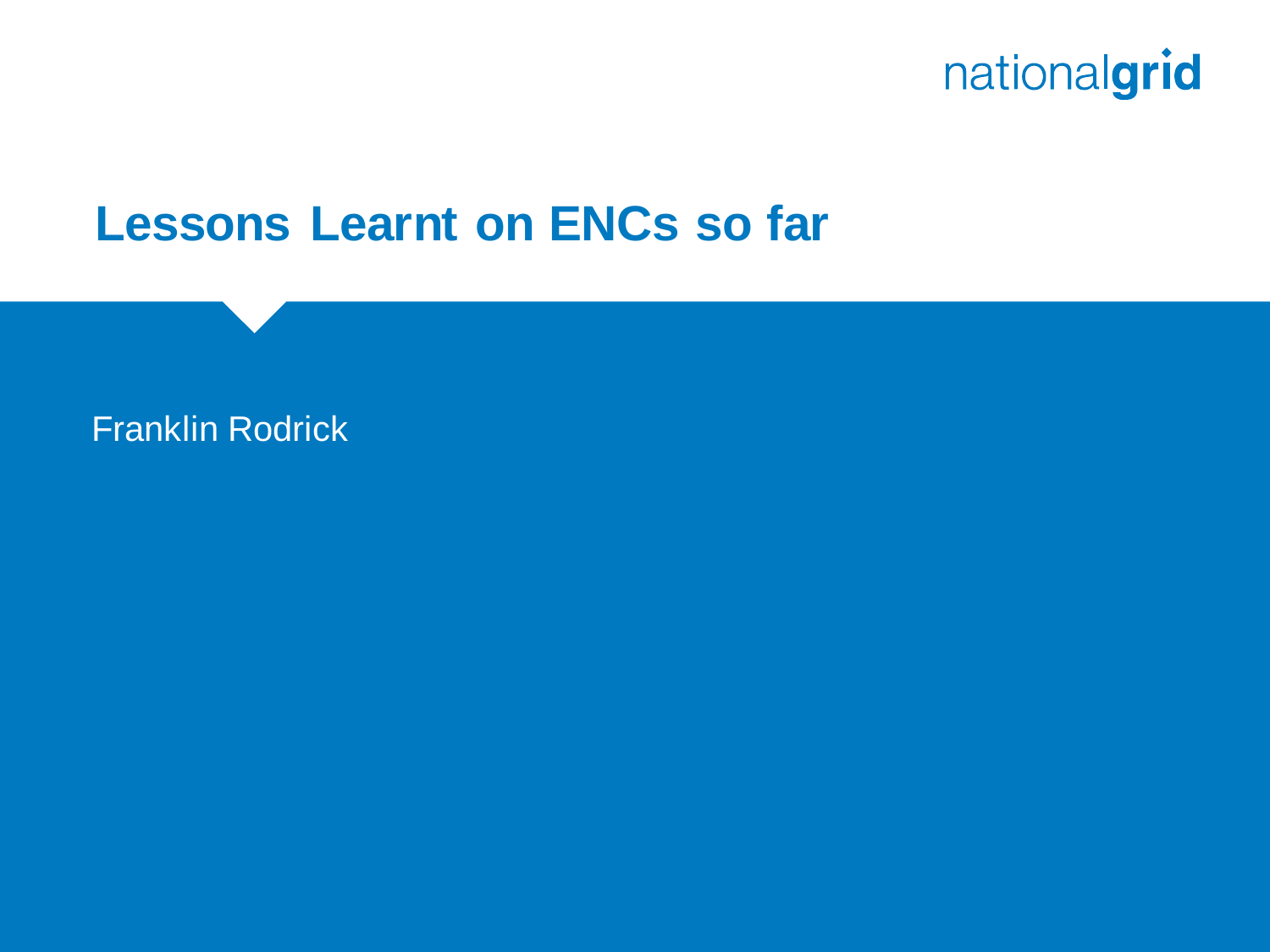#### nationalgrid **GB Implementation Approach for Connection Codes**

- Each EU member state needs to decide how to implement the European Network Codes (ENC) locally
- In GB there were three approaches considered:
	- 1. DECC led legislative approach
	- 2. Ofgem led Third Package powers to direct changes
	- 3. Industry-led via existing Code modification processes
- For the Connections suite of ENC RfG;DCC;HVDC approach **three** was agreed between DECC/Ofgem and NGET
- This was agreed in Q1 2014 following engagement through the Code Panels and groups like ECCAF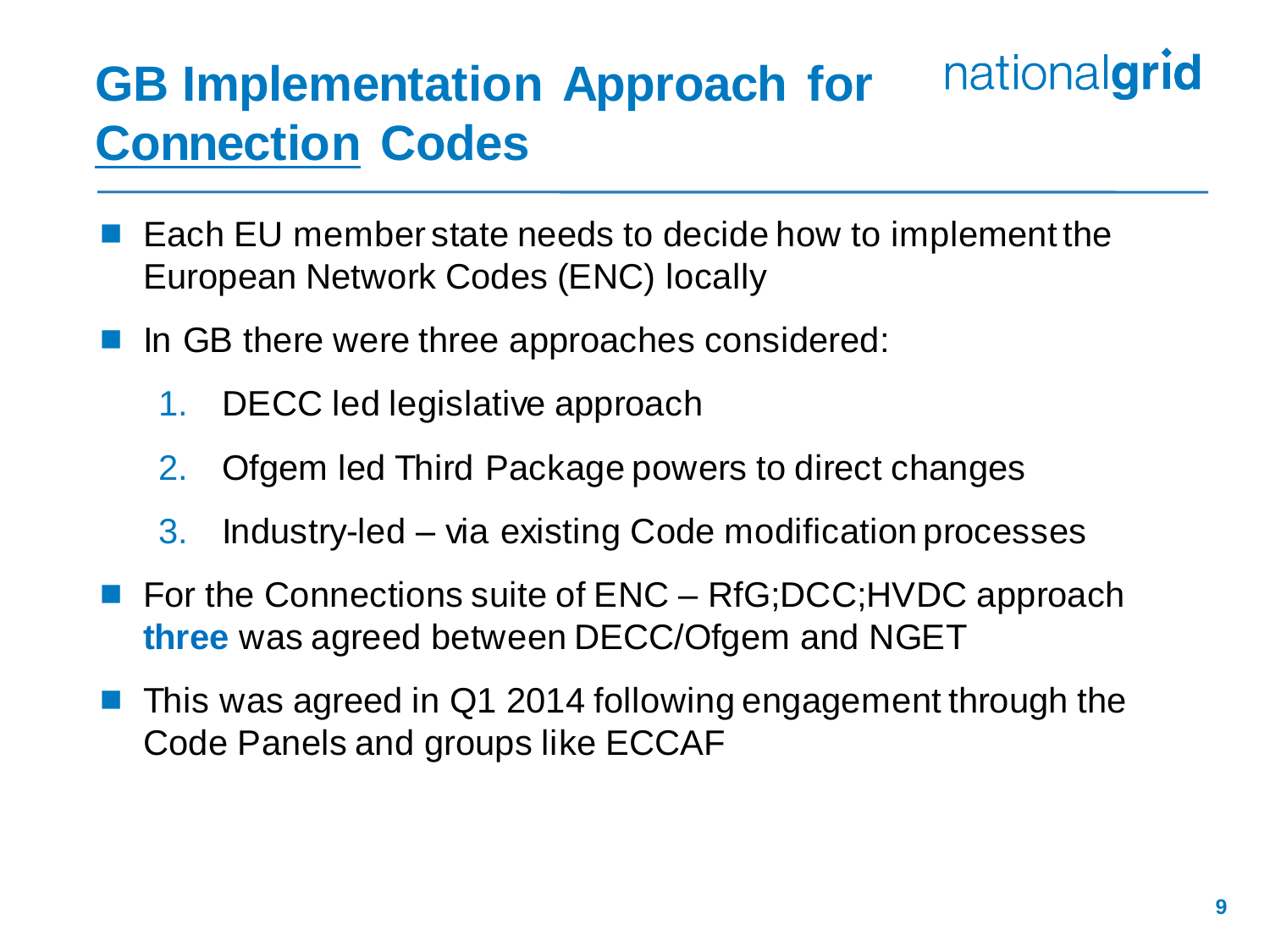# **Advantages of Using Existing Codes Processes**

- Familiarity in using code governance routes and their support processes (e.g. modification workgroups/industry consultations etc.)
- Utilises close GB working relationships between DECC/Ofgem/NGET and the wider industry; acknowledging that better representation for smaller-scale generators is necessary
- Wide range of technical experts and regulatory knowledge already engaged in GB code governance, and strong awareness of European codes
- Strong and supportive governance from Code Panels, for oversight of any workgroup/consultation and code implementation work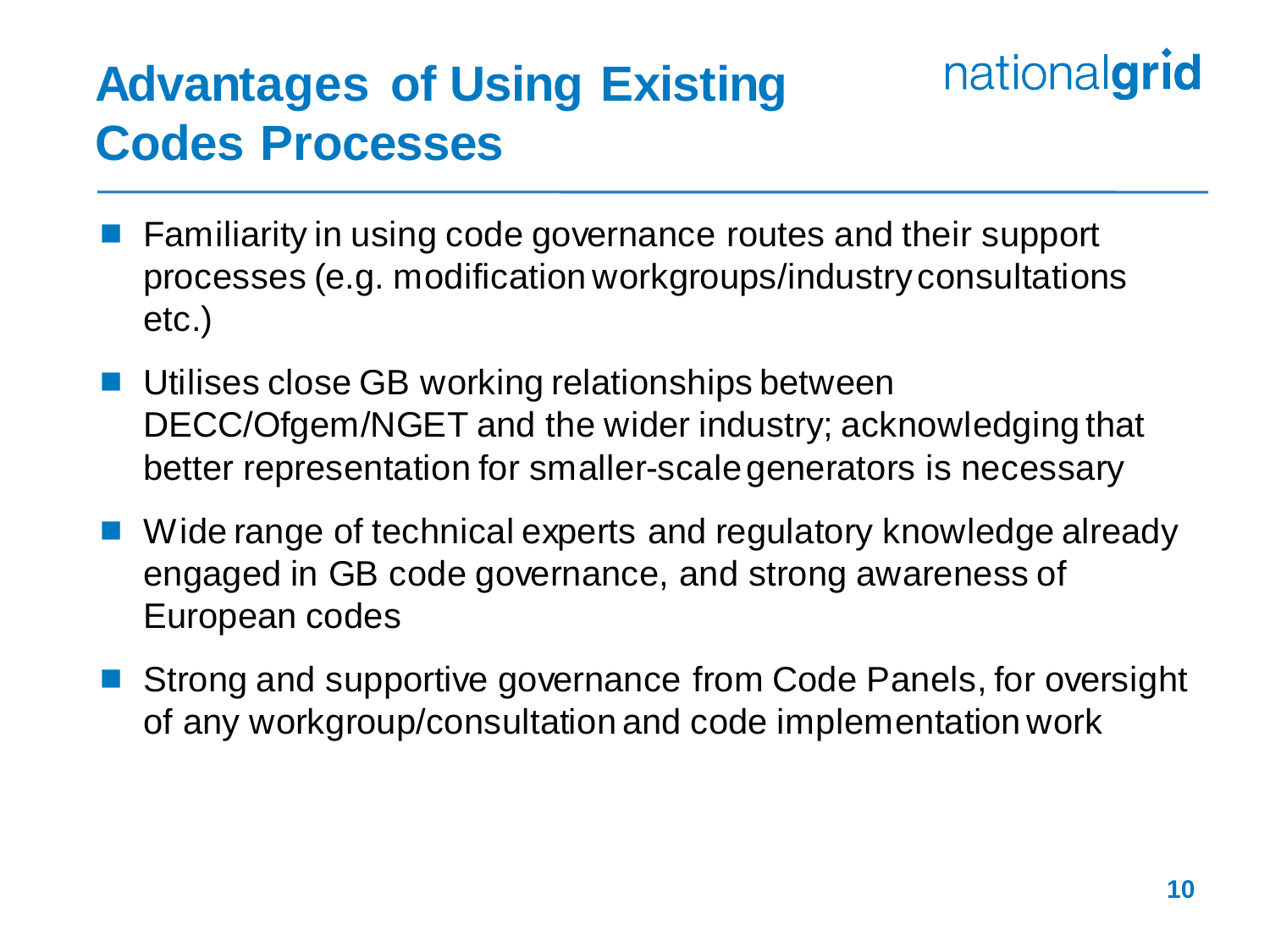### **GC0048 RfG workgroup successes to date**

- Well attended by industry
- Project Plan for implementation; a GB Risks Register
- Proposed structure for work packages to set national parameters stipulated in RfG
- Preparatory work on items requiring Cost-Benefit Analysis
- Proposals for structural changes to the D-Code, as well as new supporting documents [presentation to follow]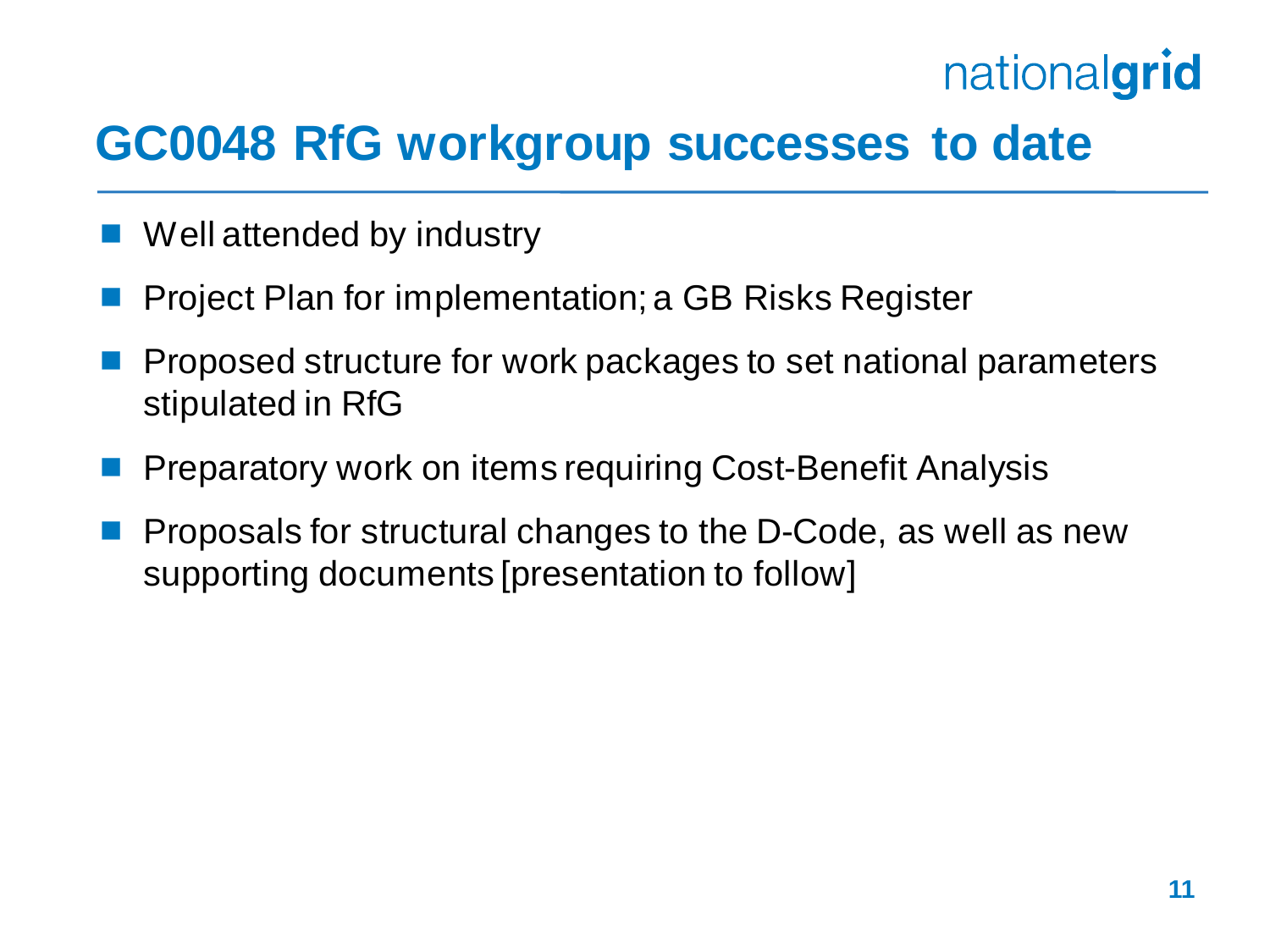## **GC0048 RfG workgroup challenges to date**

- Getting continued industry engagement on key issues, particularly from smaller parties (e.g. Solar)
- Ensuring timely completion of stakeholder actions
- Potential for resource stretching for all workgroup parties across multiple work streams
- Resolving difficult topics (e.g. generator banding thresholds) in a timely manner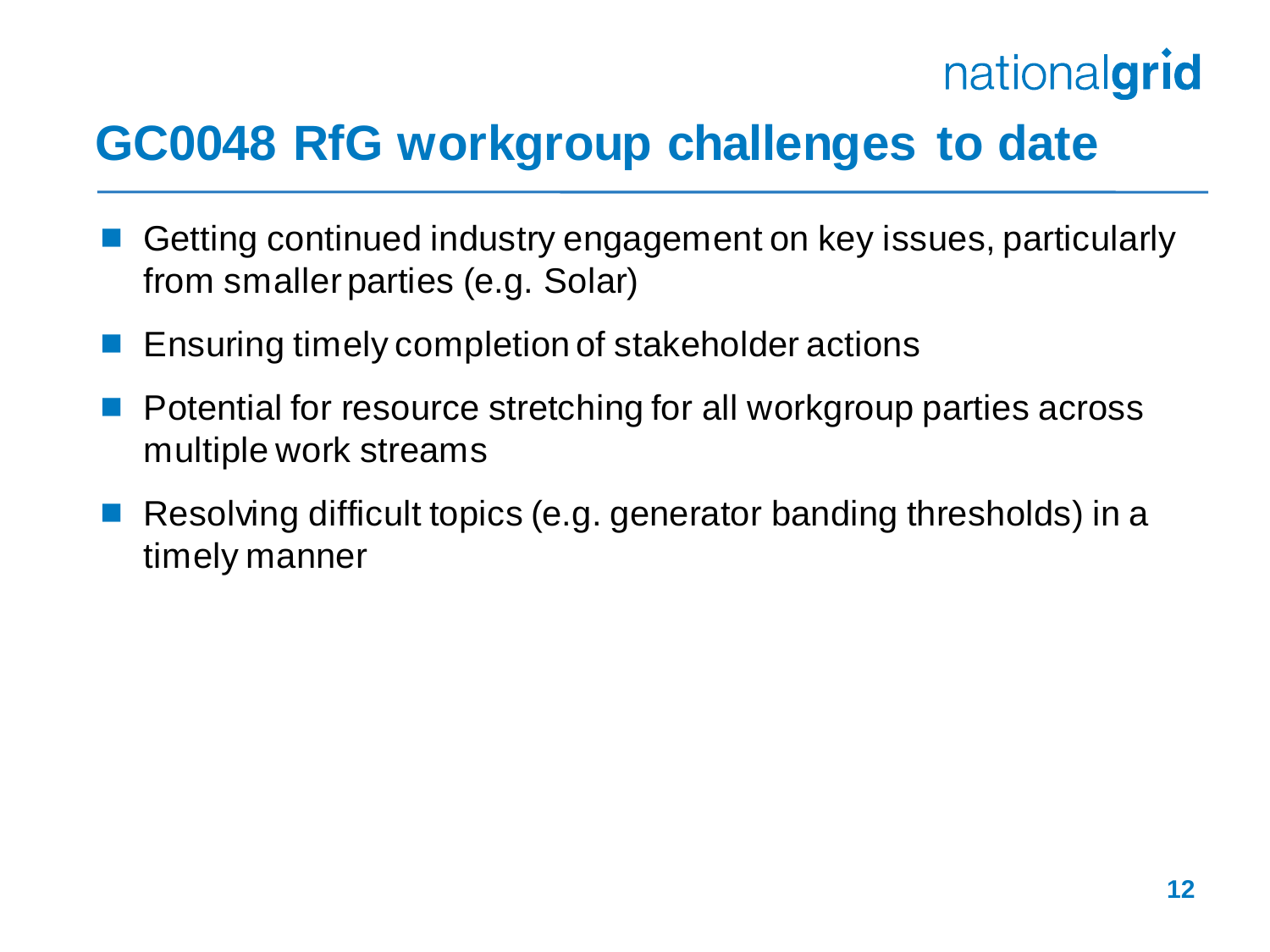### **Additional benefits of GC0048 approach**

- Has filled a vital role in coordinating GB stakeholder engagement on RfG to influence the Commission via ACER
- Progress on code implementation GB are ahead of all other member states
- Have built a genuinely collaborative approach to finding the best GB solution for all parties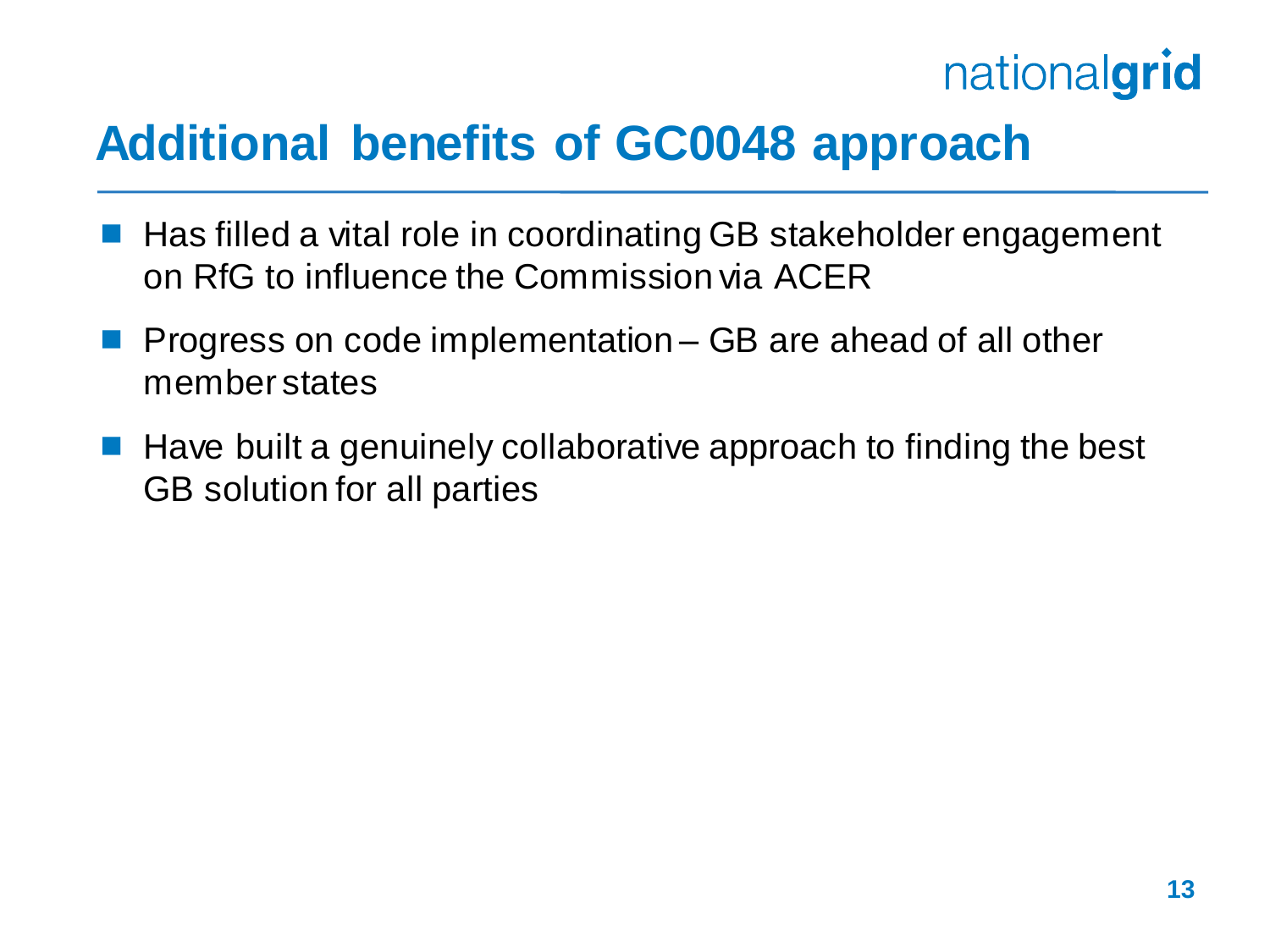# **RfG GC0048 Plan – Developed through Code Mapping**

|                |                                         |         |                     |                | 2015<br>2016 |    |                |    |    | 2017 |    |    |    | 2018           |    |    |    | 2019           |
|----------------|-----------------------------------------|---------|---------------------|----------------|--------------|----|----------------|----|----|------|----|----|----|----------------|----|----|----|----------------|
|                |                                         |         | On-going related GC |                |              |    |                |    |    |      |    |    |    |                |    |    |    |                |
|                | <b>Implementation Mods Dependencies</b> |         | <b>Mods</b>         | Q <sub>3</sub> | Q4           | Q1 | Q <sub>2</sub> | Q3 | Q4 | Q1   | Q2 | Q3 | Q4 | Q <sub>1</sub> | Q2 | Q3 | Q4 | Q <sub>1</sub> |
| $\mathbf{1}$   | Banding                                 | х       |                     |                |              |    |                |    |    |      |    |    |    |                |    |    |    |                |
| 2A             | Compliance                              |         |                     |                |              |    |                |    |    |      |    |    |    |                |    |    |    |                |
| 2B             | Compliance                              | $1;4-7$ |                     |                |              |    |                |    |    |      |    |    |    |                |    |    |    |                |
| 3              | General                                 |         |                     |                |              |    |                |    |    |      |    |    |    |                |    |    |    |                |
| $\overline{4}$ | Fault Ride Through                      |         | GC0062              |                |              |    |                |    |    |      |    |    |    |                |    |    |    |                |
|                | Voltage + Reactive                      |         |                     |                |              |    |                |    |    |      |    |    |    |                |    |    |    |                |
| 5              | Power                                   |         |                     |                |              |    |                |    |    |      |    |    |    |                |    |    |    |                |
| 6              | Frequency                               |         | GC0079; GC0087      |                |              |    |                |    |    |      |    |    |    |                |    |    |    |                |
|                | 7 System Management                     | 1;6     |                     |                |              |    |                |    |    |      |    |    |    |                |    |    |    |                |







nationalgrid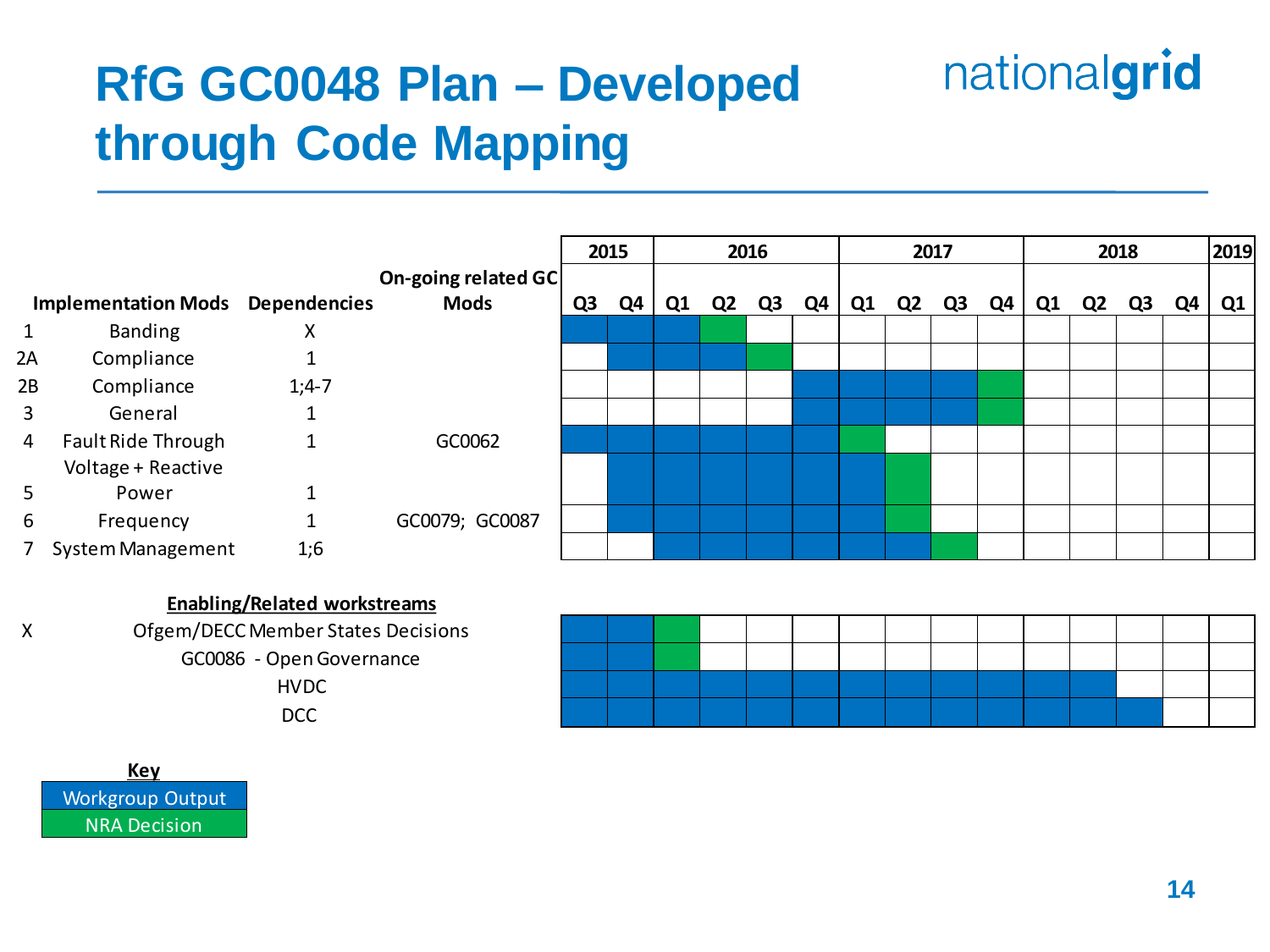

#### **Application of DCC**

#### Antony Johnson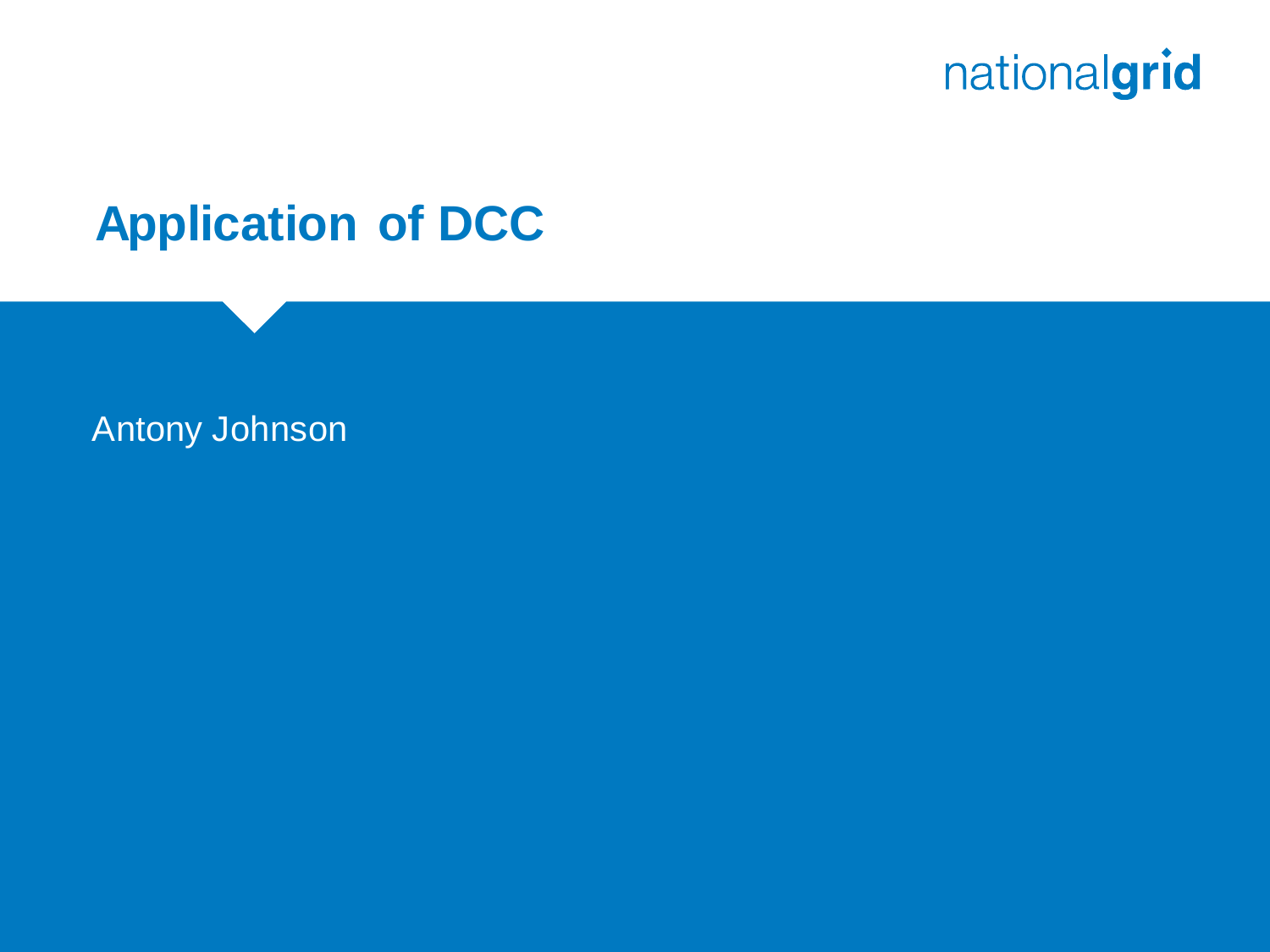### **Demand Connection Code**

- Sets rules and requirements for different classes of Demand facilities / Distribution facilities / systems
- Contributes to system security, facilitate use of renewable generation and allow more efficient use of the network and resources for the benefit of consumers
- **Facilitates competition in the European internal** electricity market.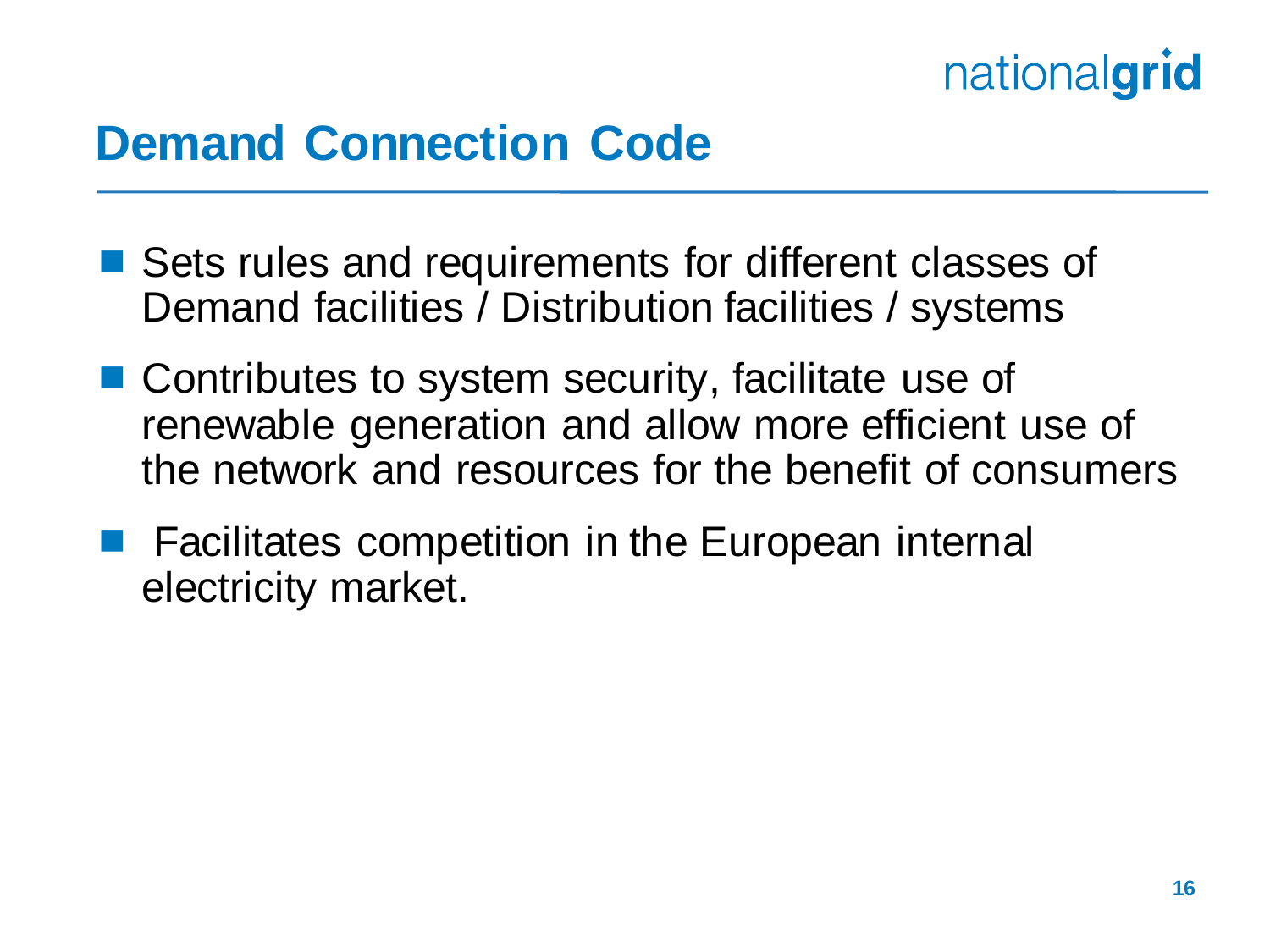## **Scope of ENTSO-DCC**

Article 3 – Scope (ie who the Regulation applies to):-

- New transmission connected demand facilities
- $\blacksquare$  New transmission connected distribution facilities
- New distribution systems including closed distribution systems
- New demand units used by a demand facility or a closed distribution system to provide demand response services relevant to system operators and relevant TSO's.
- It does not extend to the above demand / distribution facilities which are not operated synchronously with one of the European defined Synchronous Areas (eg GB, Continental Europe, Ireland, Nordic etc)
- Storage devices are not covered other than Pumped Storage (see Article  $5(2)$ ).
- Aggregation rules apply to demand units, within a demand facility if they cannot be operated independently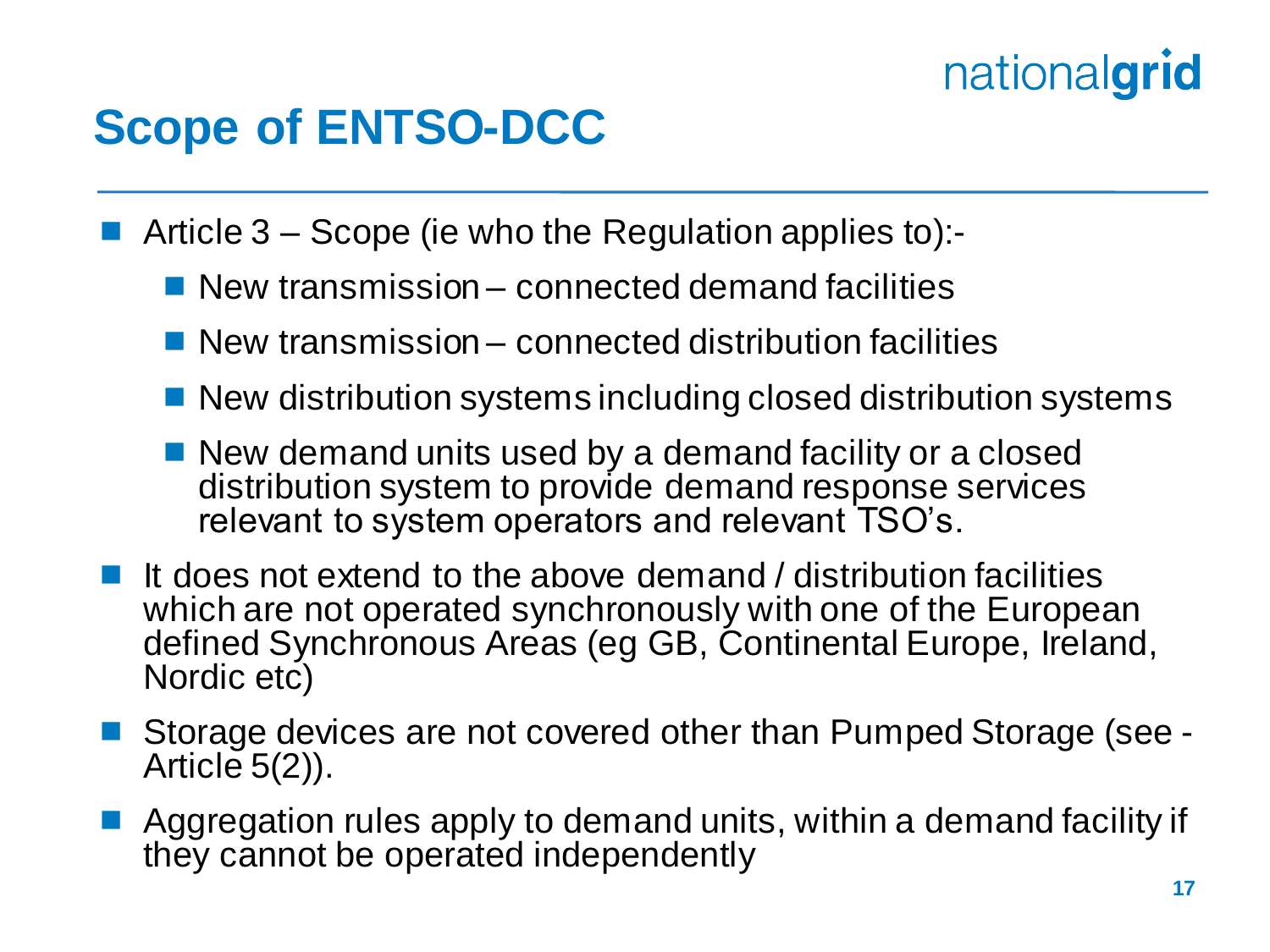## **Application to Existing Demand Facilities / Distribution Facilities**

■ Article 4 - Existing Demand Facilities / Distribution Facilities are not subject to these requirements except:-

nationalgrid

- It is above 1000V and has been substantially modified
- The Regulatory Authority or Member State decides to make an existing demand facility / distribution facility to all or some of the requirements in accordance with Article 4 Paragraphs  $3 - 5$
- An existing Demand / Distribution Facility is classed as:-
	- One which is already connected on the date of Entry into Force
	- One which has signed a final and binding contract for main plant within 2 years of entry into Force of this Regulation
	- A Member State under specified circumstances may determine if the Demand / Distribution Facility is new or existing
- Where the requirements are deemed to apply to an existing Demand Facility / Distribution Facility they must be subject to a full and transparent cost benefit analysis
- **18** The relevant TSO may assess the application of some or all of the provisions of this Regulation to existing demand / distribution facilities every three years subject to Articles  $3 - 5$ .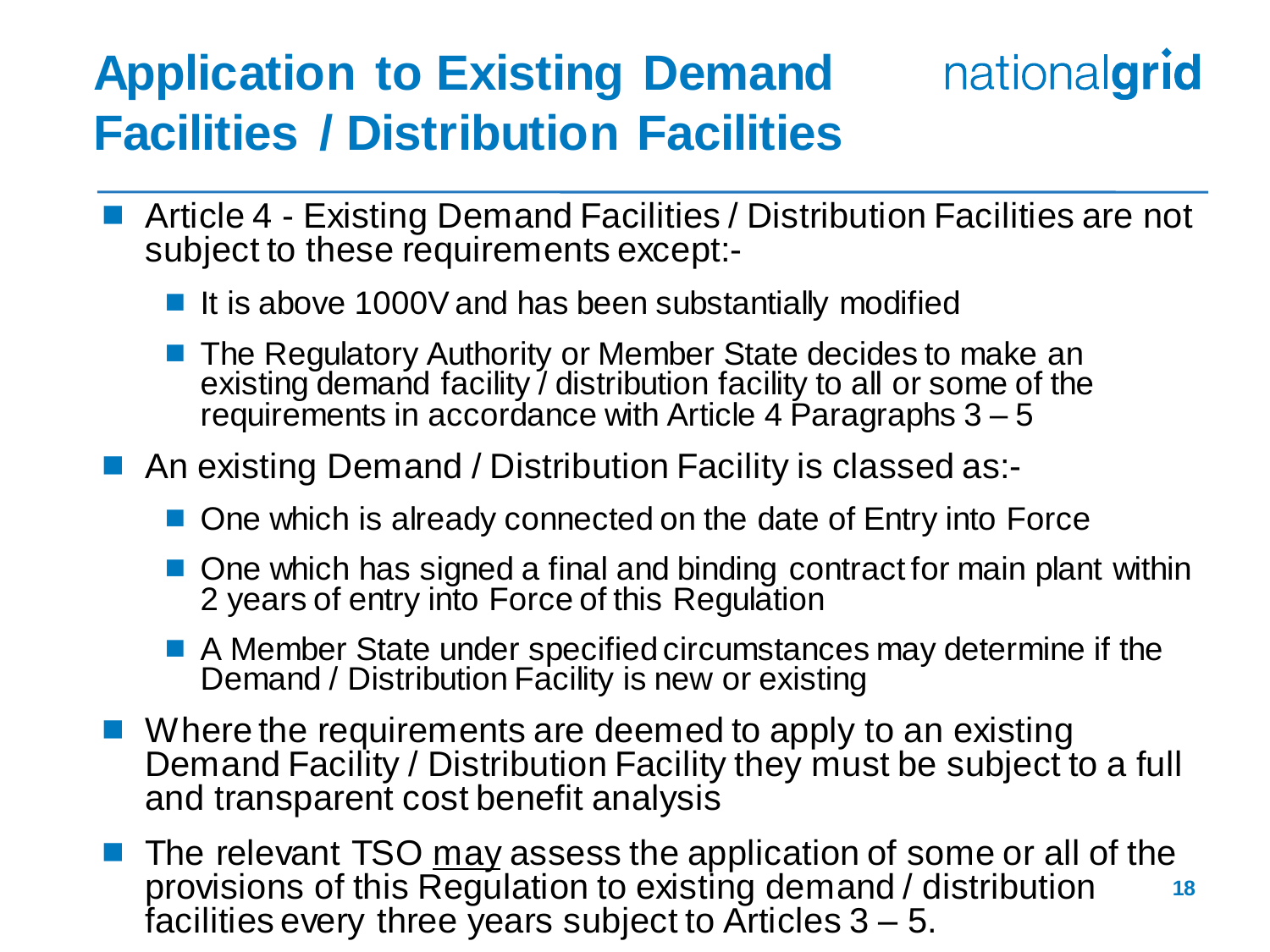### **Pumped Storage Pant**

- The Regulation does not apply to Pumped Storage Plant with both generating and pumping modes of operation
- Any pumping module within a pumped storage station that only provides pumping shall be treated as a Demand facility and will have to comply with the requirements of the Code
- For industrial sites, with an Embedded Power Generating Module may agree with the TSO on conditions for disconnection of critical loads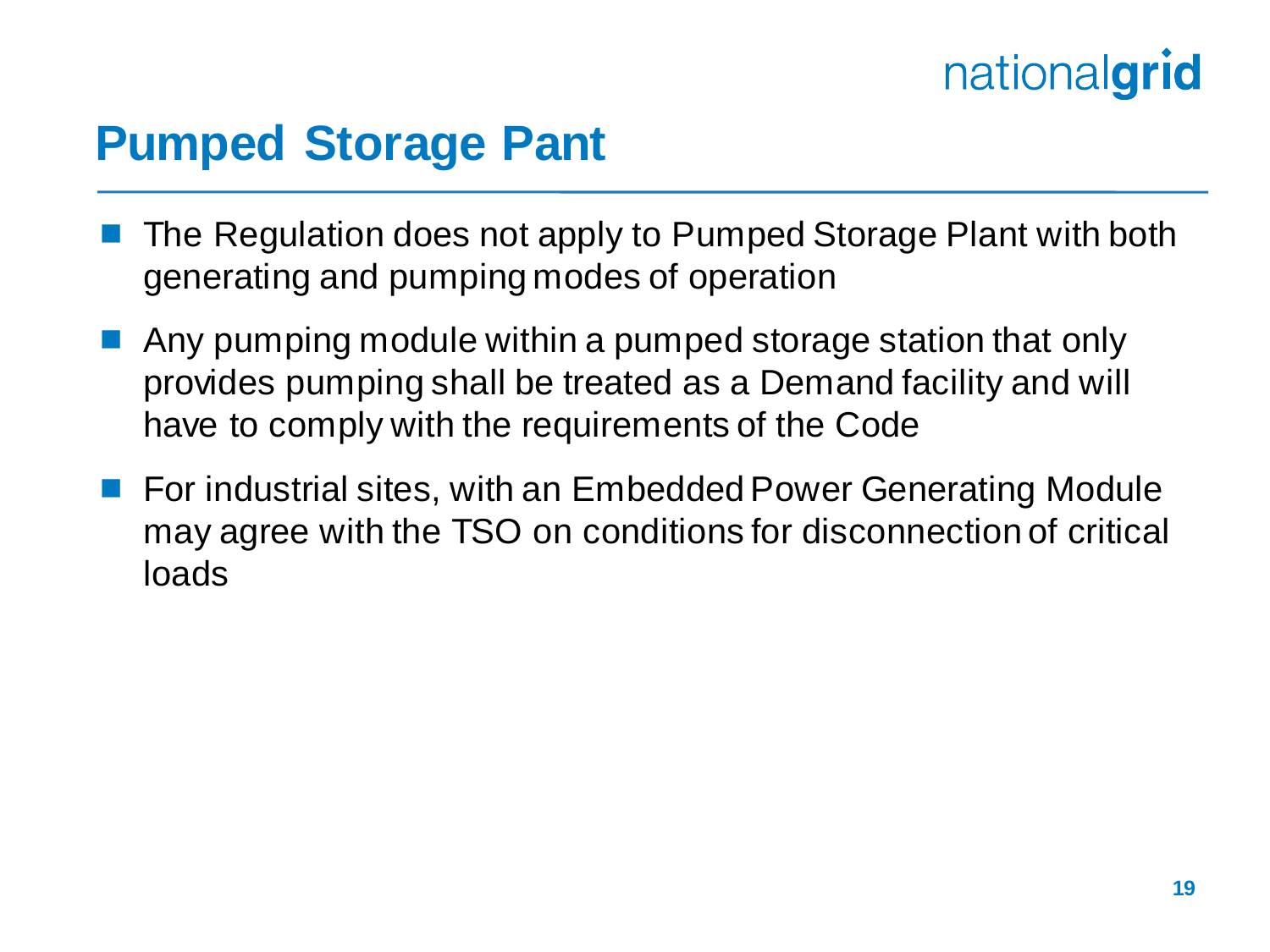# **The Requirements at a High Level (1)**

#### Articles  $6 - 11$

- Regulatory Aspects, Multiple TSO's, Recovery of Costs, Public Consultation, Stakeholder Involvement, Confidentiality obligations
- Title II Requirements for Transmission Connected Demand Facilities, Transmission Connected Distribution Facilities and Distribution Systems
	- Chapter 2 Operational Notification Procedure
- Title III Requirements of Demand Units / facilities to provide demand response services to the System Operator
	- Chapter 2 Operational Notification Procedure (demand response)
- Title IV Compliance
	- Chapter 2 Compliance Testing
	- Chapter 3 Compliance Simulation
	- Chapter 4 Compliance Monitoring
- Title V Applications and Derogations
	- Chapter 1 - Cost Benefit Analysis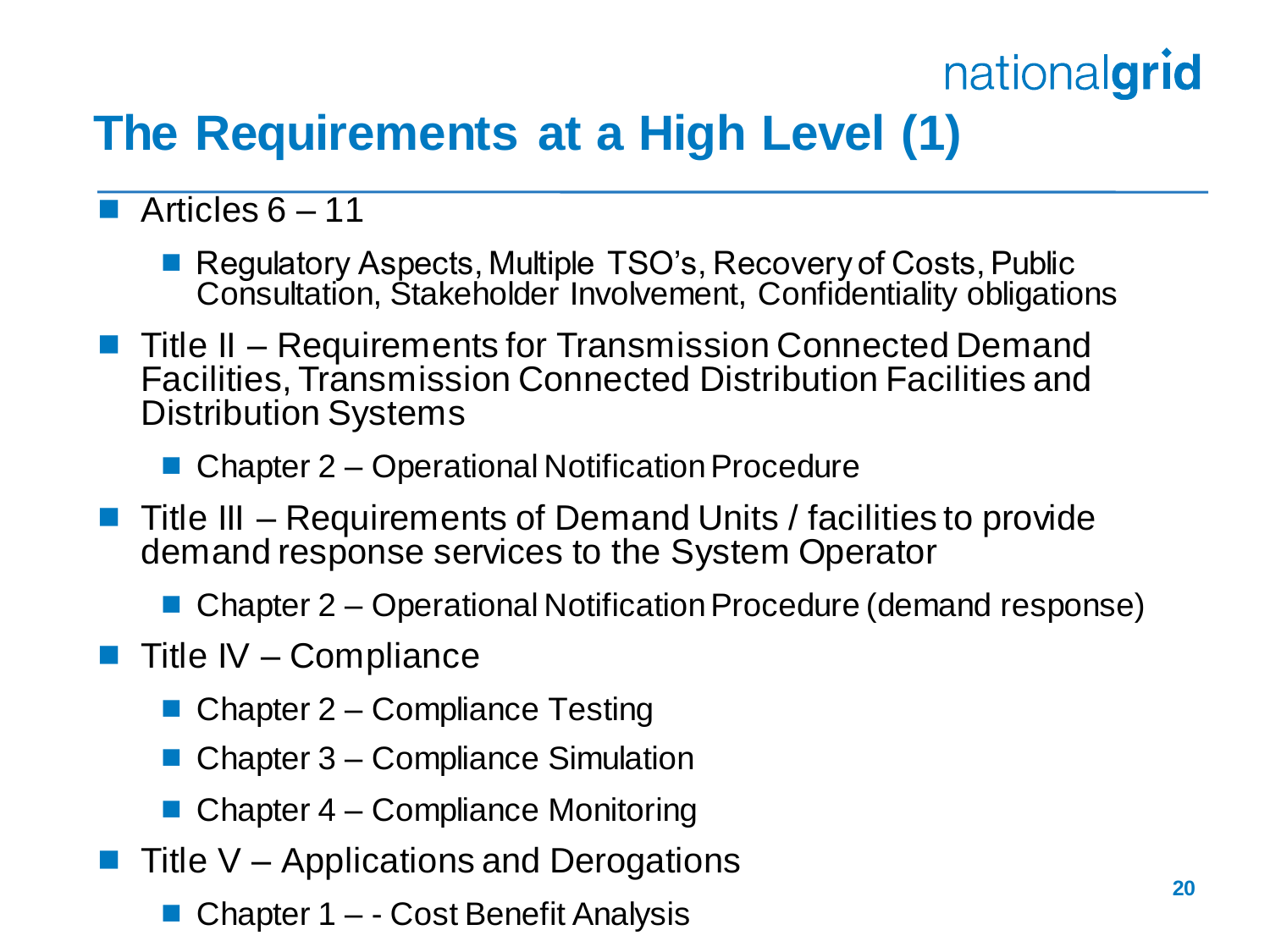# **The Requirements at a High Level (2)**

- $\blacksquare$  Title IV Compliance
	- Chapter 2 Compliance Testing
	- Chapter 3 Compliance Simulation
	- $\blacksquare$  Chapter 4 Compliance Monitoring
- Title V Applications and Derogations
	- Chapter 1 Cost Benefit Analysis
	- Chapter 2 Derogations
- Title VI Non Binding Guidance and Monitoring of Implementation
- Title VII Final Provisions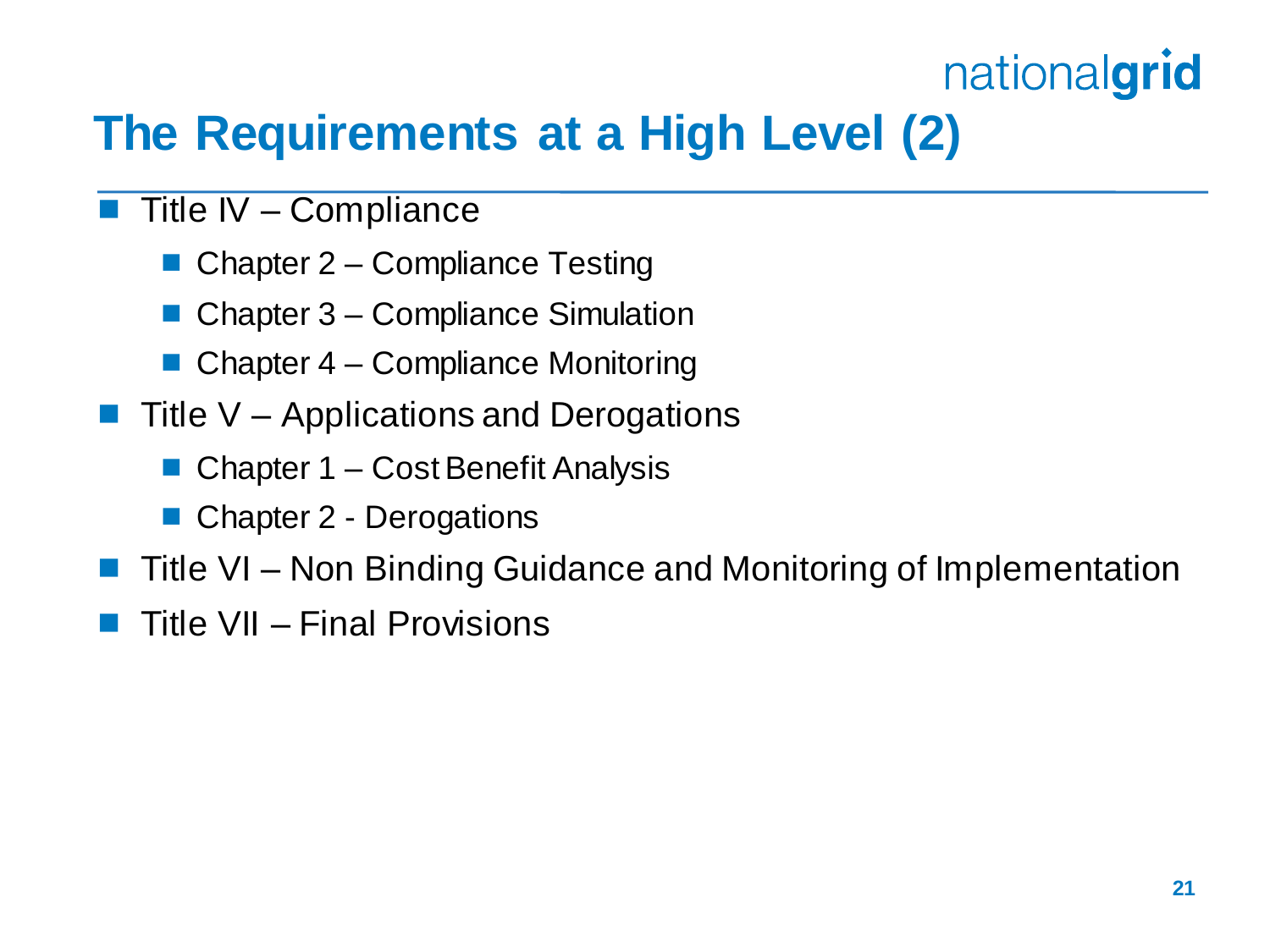# **Title II – Technical Requirements Transmission Connected Distributionalding and Transmission Connected Distribution and algorithment Facilities / Distribution System**

- Frequency Range (Annex I)
- Voltage Ranges (Annex II)
- Short Circuit Requirements
- Reactive Power Requirements
- Protection Requirements
- Control Requirements
- Information Exchange (eg operational metering)
- Demand Disconnection and Reconnection
	- **Low Frequency Demand Disconnection**
	- **Low Voltage Demand Disconnection**
- **Power Quality**
- Simulation Models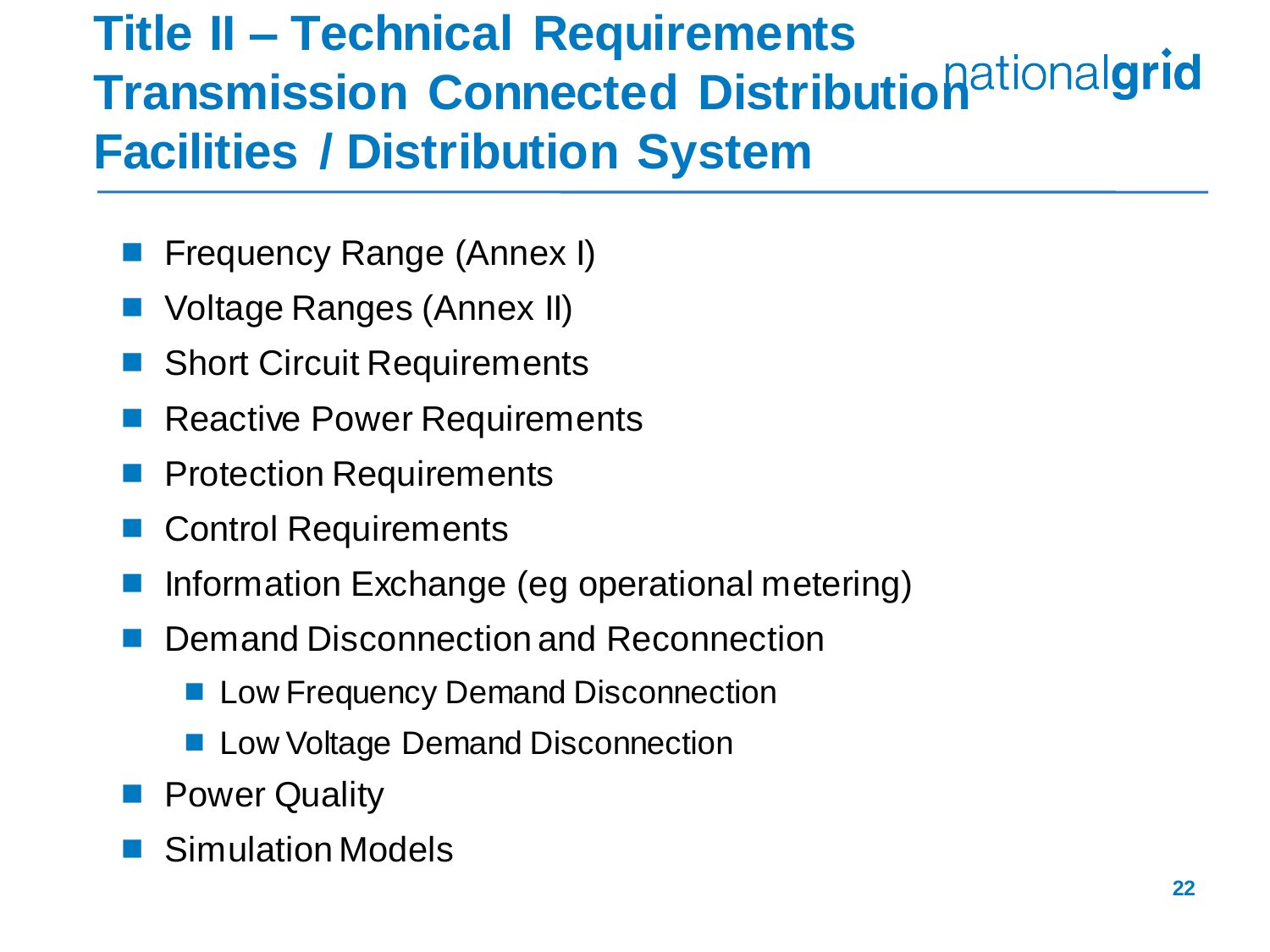#### nationalgrid **Title III – Demand Response Services provided to System Operators**

Remotely Controlled (Article 28)

- Demand response active power control
- Demand response reactive power control
- Demand response transmission constraint management
- **Autonomously controlled** 
	- Demand response system frequency control (Article 29)
	- Demand response very fast active power control (Article 30)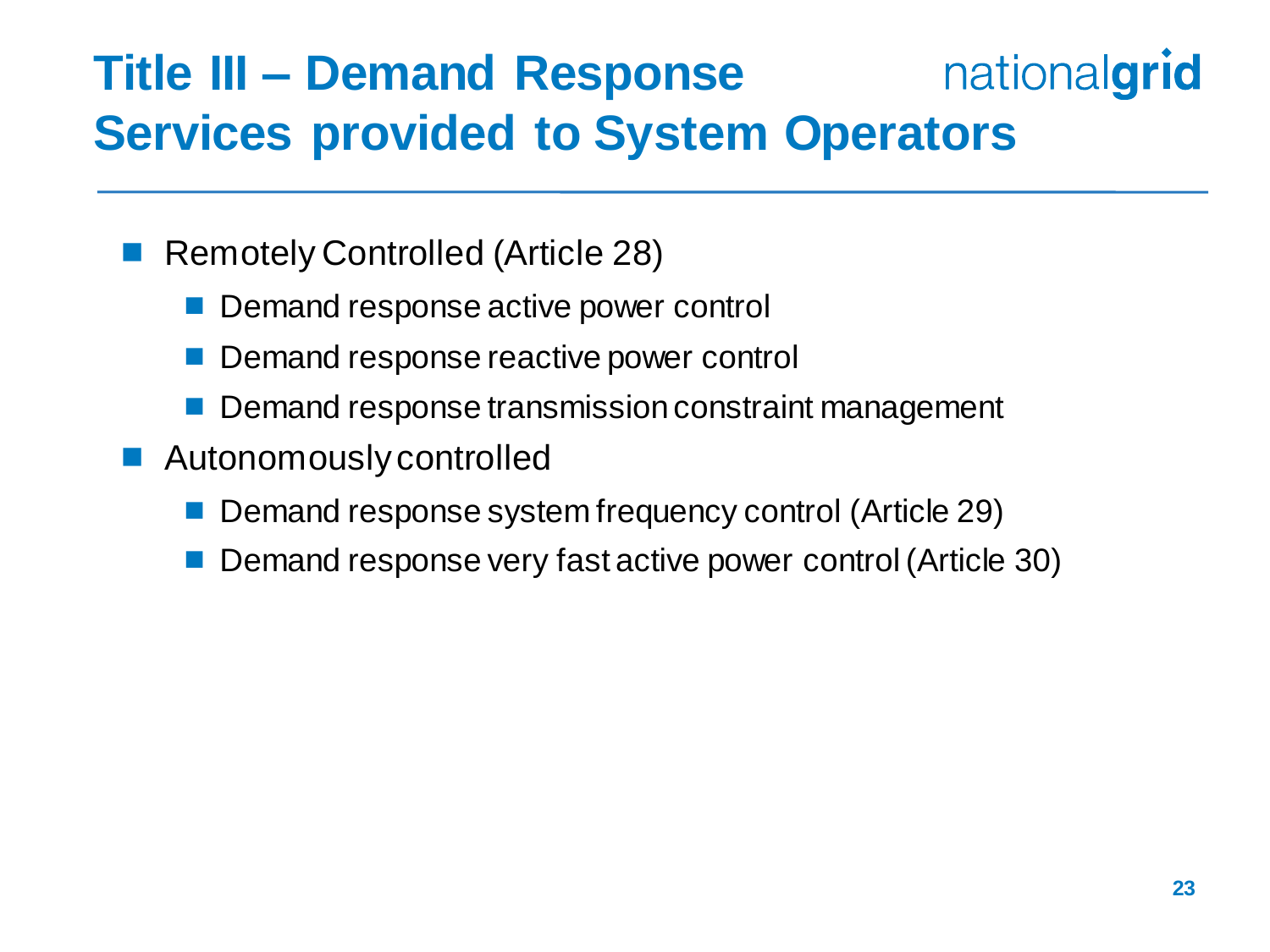#### **Next Steps**

- Consider the detail of the technical requirements
- Consider how the requirements will implemented into the GB Code
- Note interactions with other European Network Codes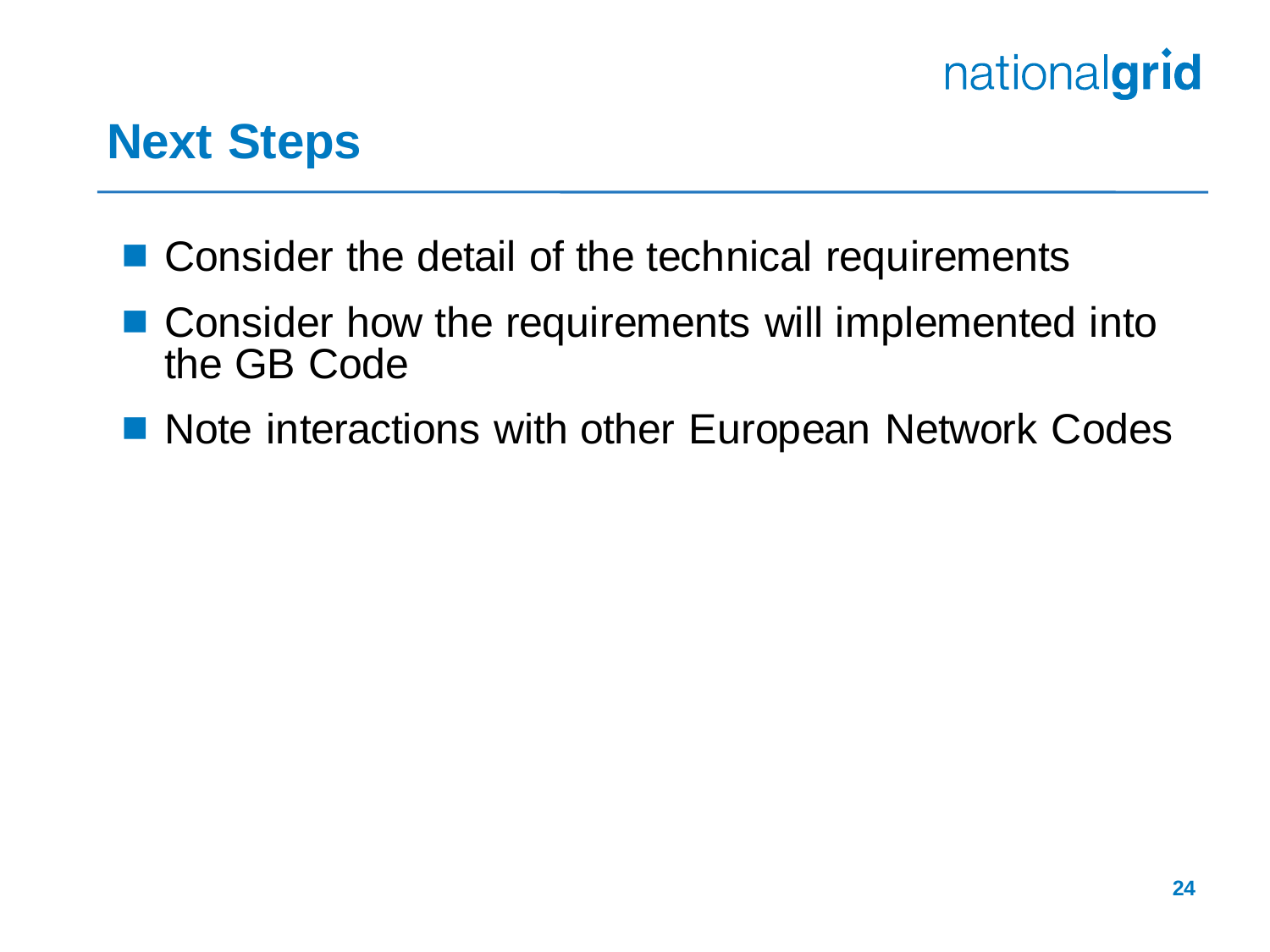

#### **DCC Project Plan**

#### Franklin Rodrick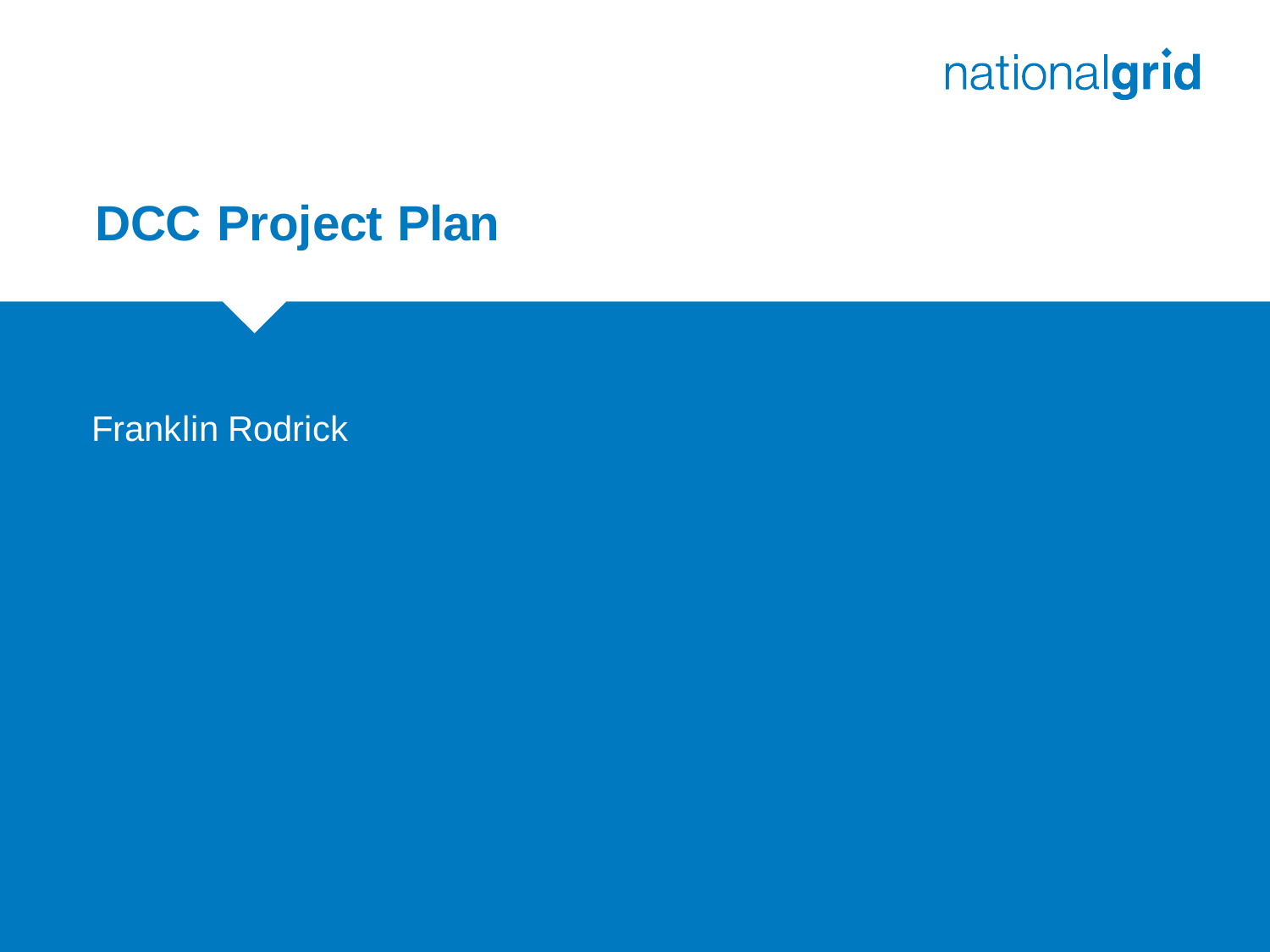#### **DCC Implementation Overview**

|                               | 2015           |            | 2016        |  |                       | 2017 |  |                   |  | 2018 |  |  |    | 2019           |            |
|-------------------------------|----------------|------------|-------------|--|-----------------------|------|--|-------------------|--|------|--|--|----|----------------|------------|
|                               | Q <sub>3</sub> |            | Q4 Q1 Q2 Q3 |  | $\vert$ Q4 $\vert$ Q1 |      |  | Q2 Q3 Q4 Q1 Q2 Q3 |  |      |  |  | Q4 | Q <sub>1</sub> | Q2         |
| <b>Code Approved</b>          |                | <b>OCT</b> |             |  |                       |      |  |                   |  |      |  |  |    |                |            |
| <b>Entry Into</b><br>Force    |                |            | <b>APR</b>  |  |                       |      |  |                   |  |      |  |  |    |                |            |
| Implementation                |                |            | 2 YEARS     |  |                       |      |  |                   |  |      |  |  |    |                |            |
| Compliance<br><b>Deadline</b> |                |            |             |  |                       |      |  |                   |  |      |  |  |    |                | <b>APR</b> |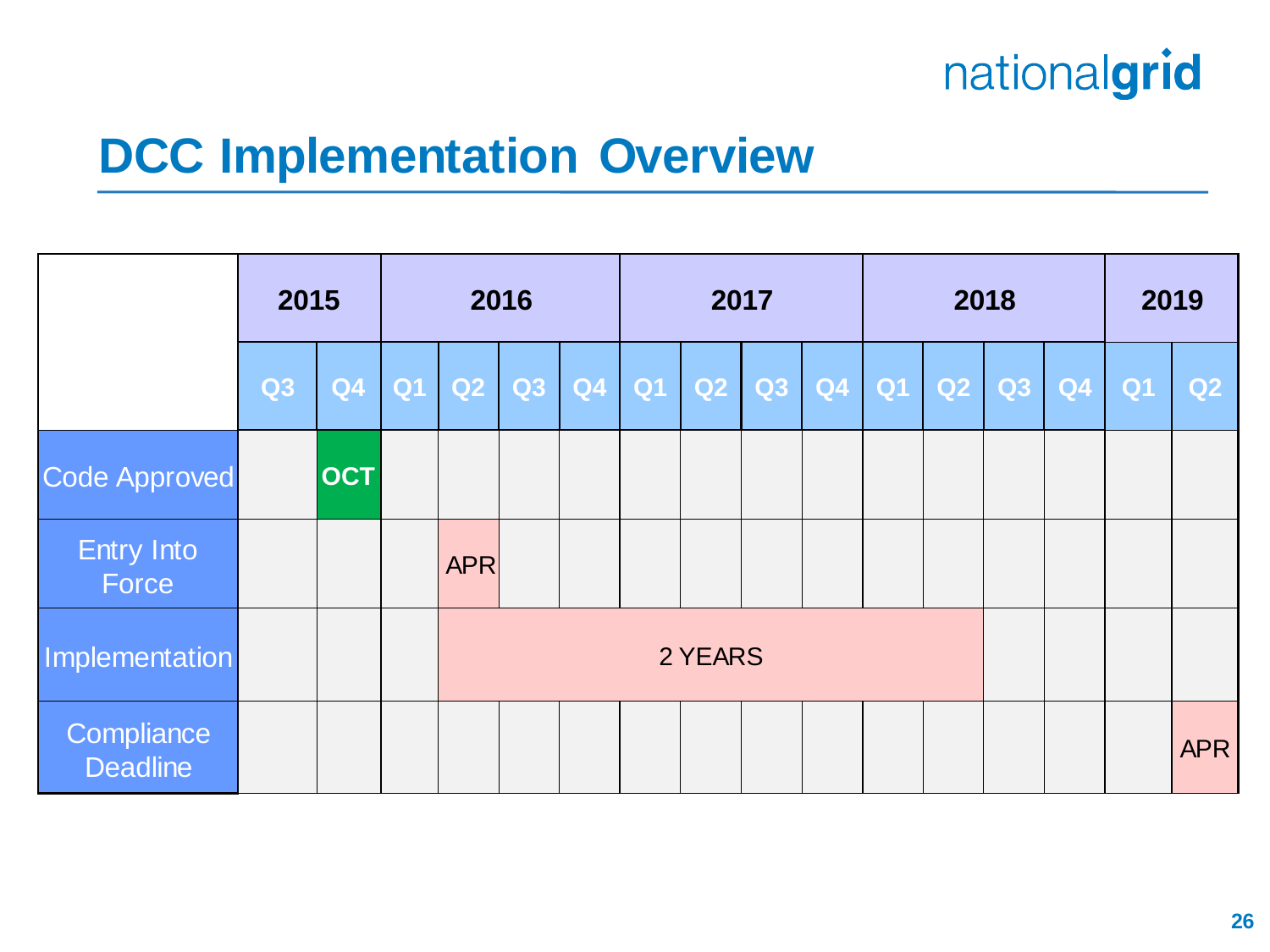# **DCC Plan On a Page**

|                                                  | 2015/2016                                    |                                                 |                                         |                           |  |  |  |  |  |  |  |  |  |
|--------------------------------------------------|----------------------------------------------|-------------------------------------------------|-----------------------------------------|---------------------------|--|--|--|--|--|--|--|--|--|
| <b>AREA</b>                                      | <b>Oct</b>                                   | <b>Nov</b>                                      | <b>Dec</b>                              | Jan                       |  |  |  |  |  |  |  |  |  |
| DCC Code                                         | Code adopted at<br><b>CBCM</b><br>$\Diamond$ |                                                 |                                         |                           |  |  |  |  |  |  |  |  |  |
| <b>DCC</b><br><b>Workgroups</b>                  |                                              | $\Diamond$ Meeting 1: Introduction<br>& Scoping | ♦ Meeting 2<br>- Code<br><b>Mapping</b> |                           |  |  |  |  |  |  |  |  |  |
| <b>Stakeholder</b><br>Engagement &<br>Governance | DECC/Ofgem<br>Norkshop<br><b>JESC</b>        | JESG <                                          |                                         | $\Diamond$ GCRP<br>♦ JESG |  |  |  |  |  |  |  |  |  |
| tbd                                              |                                              |                                                 |                                         |                           |  |  |  |  |  |  |  |  |  |
| tbd                                              |                                              |                                                 |                                         |                           |  |  |  |  |  |  |  |  |  |
| tbd                                              |                                              |                                                 |                                         |                           |  |  |  |  |  |  |  |  |  |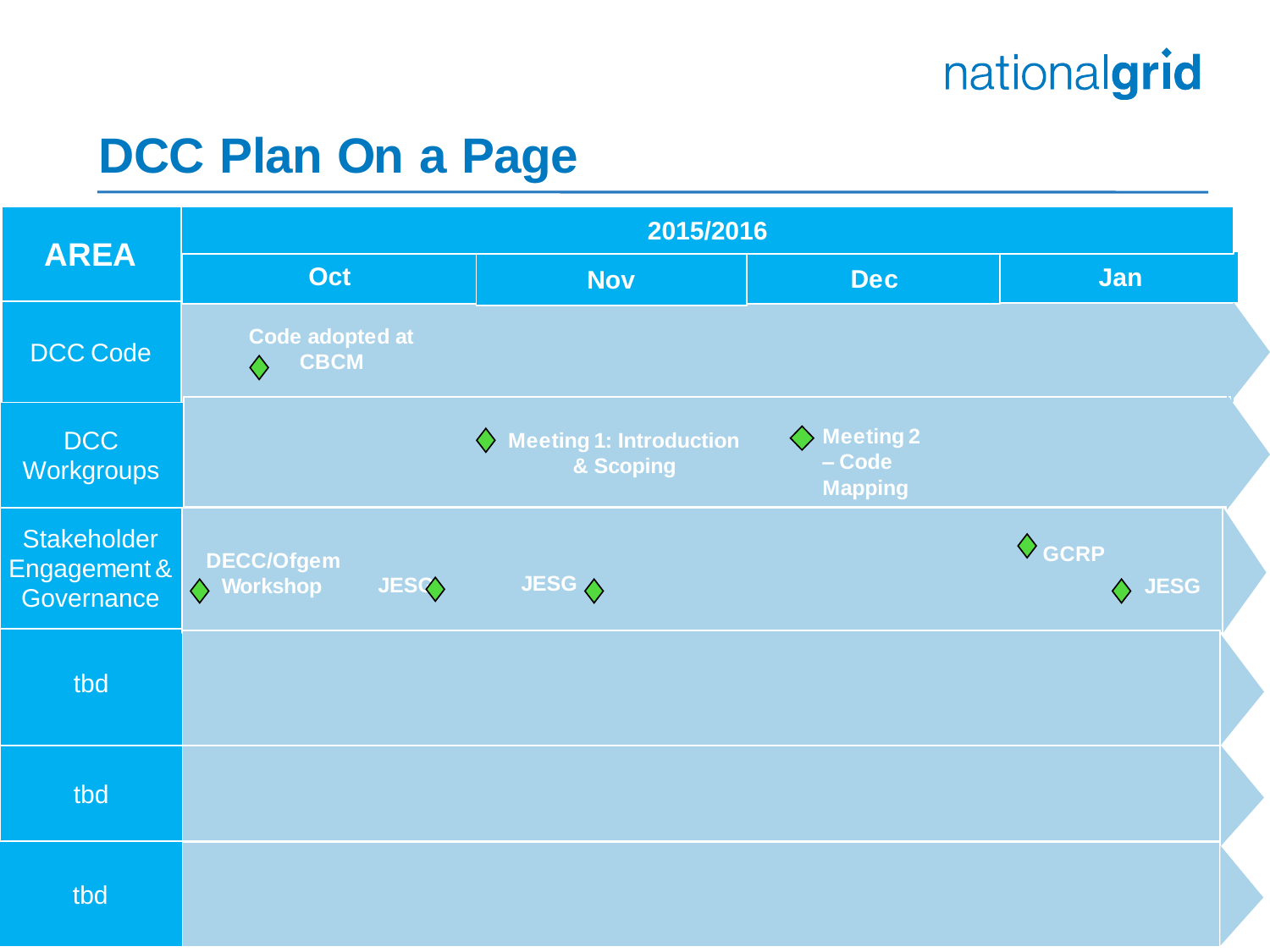## **DCC – Plan on a page**

|                                           | 2016                               |     |            |     |                                                                                                   |     |     |     |                 |                 |            |            |  |  |
|-------------------------------------------|------------------------------------|-----|------------|-----|---------------------------------------------------------------------------------------------------|-----|-----|-----|-----------------|-----------------|------------|------------|--|--|
| <b>AREA</b>                               | Jan                                | Feb | <b>Mar</b> | Apr | May                                                                                               | Jun | Jul | Aug | Sep             | Oct             | <b>Nov</b> | <b>Dec</b> |  |  |
| DCC Code                                  |                                    |     |            | ♦   | <b>Entry Into</b><br>Force                                                                        |     |     |     |                 |                 |            |            |  |  |
| <b>DCC Workgroups</b>                     | $\bigwedge$ 12th                   |     |            |     | $\diamondsuit$ 11th $\diamondsuit$ 9th $\diamondsuit$ 7th $\diamondsuit$ 12th $\diamondsuit$ 15th |     |     |     |                 |                 |            |            |  |  |
| Stakeholder<br>Engagement &<br>Governance | $\Diamond$ GCRP<br>$\Diamond$ GCRP |     |            |     | $\Diamond$ GCRP $\Diamond$ GCRP                                                                   |     |     |     | $\Diamond$ GCRP | $\Diamond$ GCRP |            |            |  |  |
| tbd                                       |                                    |     |            |     |                                                                                                   |     |     |     |                 |                 |            |            |  |  |
| tbd                                       |                                    |     |            |     |                                                                                                   |     |     |     |                 |                 |            |            |  |  |
| tbd                                       |                                    |     |            |     |                                                                                                   |     |     |     |                 |                 |            |            |  |  |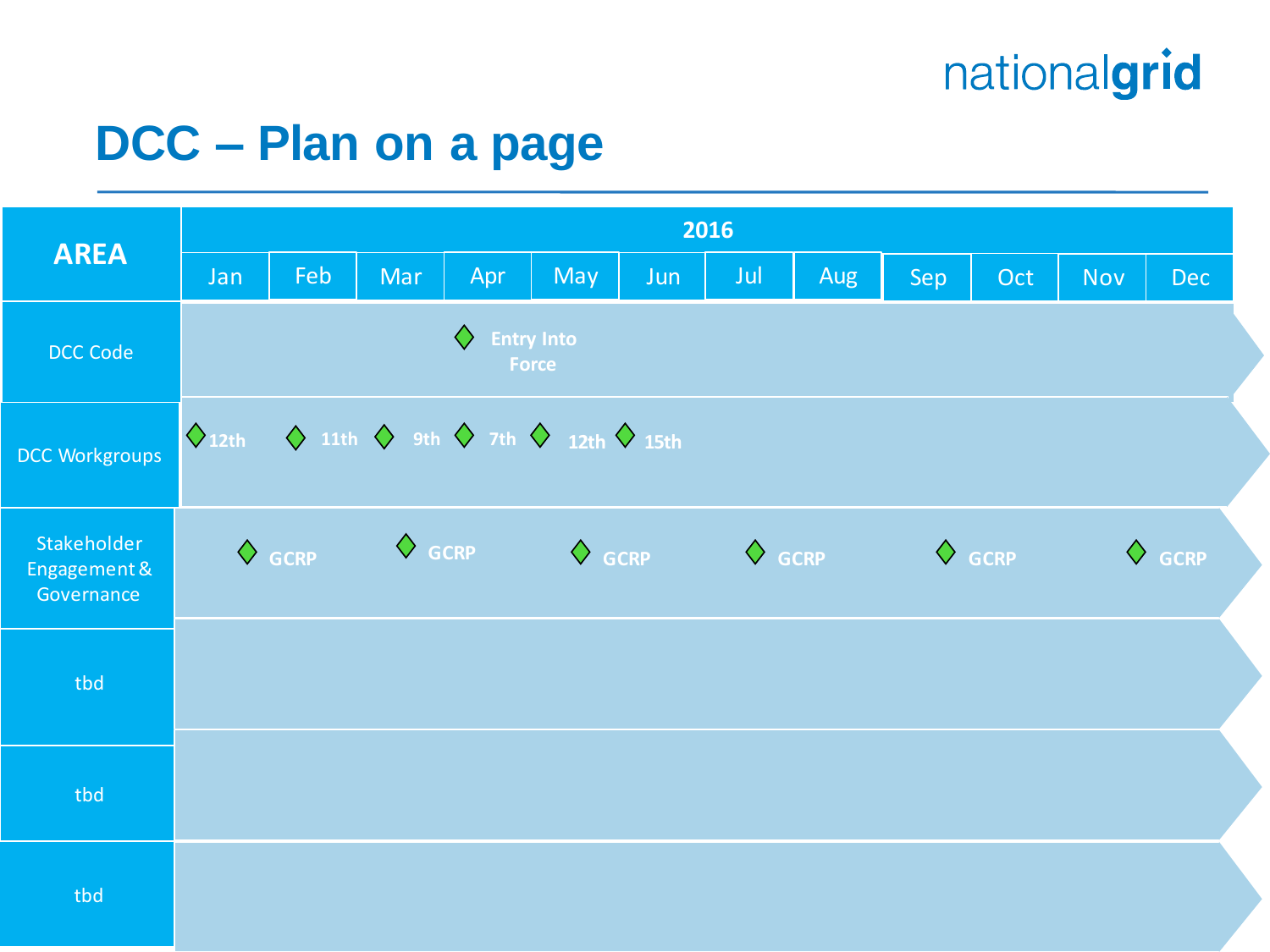

#### **Future Meetings**

#### Franklin Rodrick